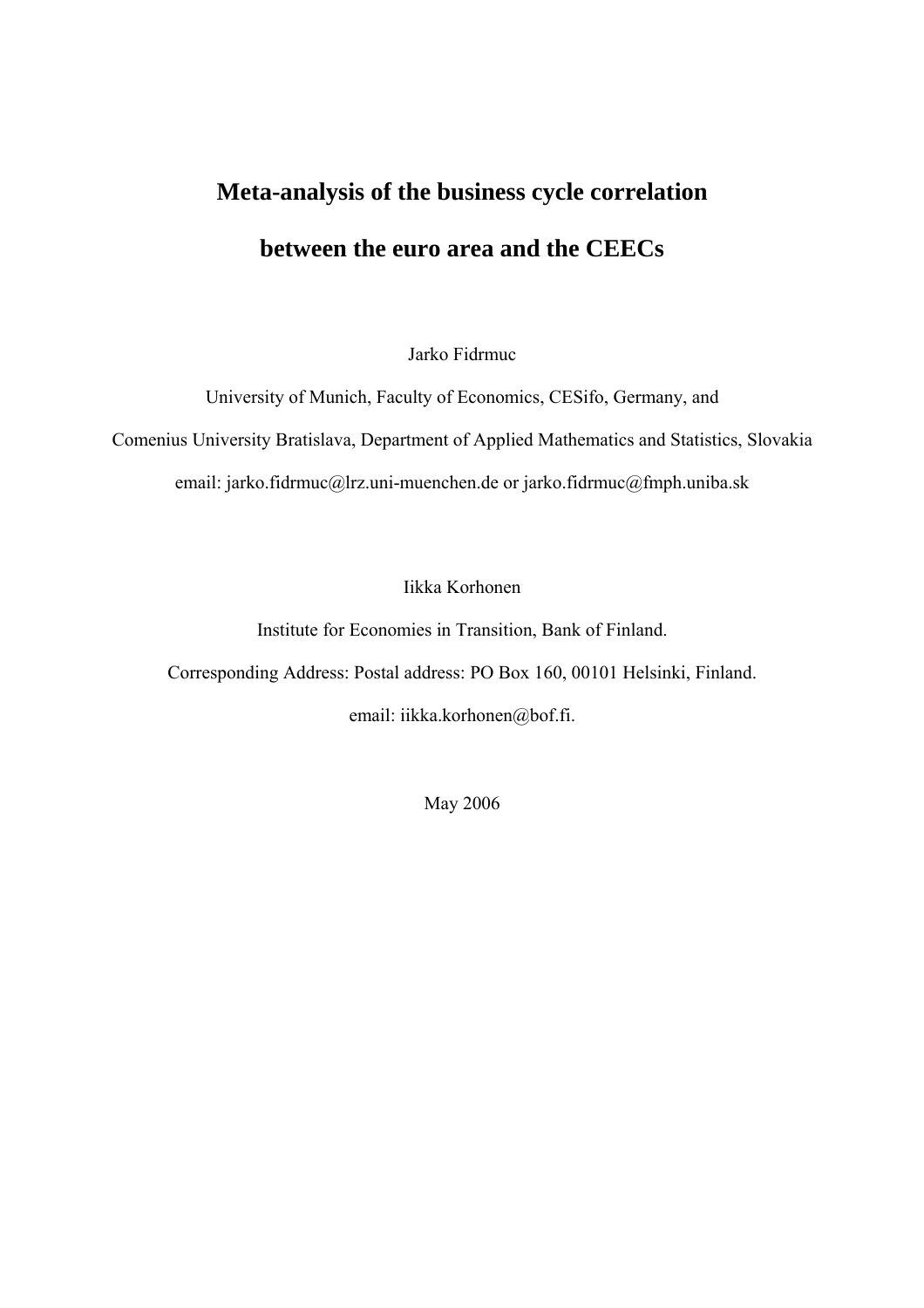#### **Abstract**

We review the literature on business cycle correlation between the euro area and the Central and Eastern European countries (CEECs), a topic that has gained attention as the newest EU members approach monetary union. Our meta-analysis of 35 identified publications suggests that some CEECs already have comparably high correlation with the euro area business cycle. We find that estimation methodologies can have a significant effect on correlation coefficients. While CEEC central bankers tend to be more conservative in their estimates than academics or eurosystem researchers, we find no evidence of a geographical bias in the studies.

## **JEL-Numbers:** C42, E32, F15, F31.

**Key words:** monetary union, optimum currency area, business cycles, meta analysis.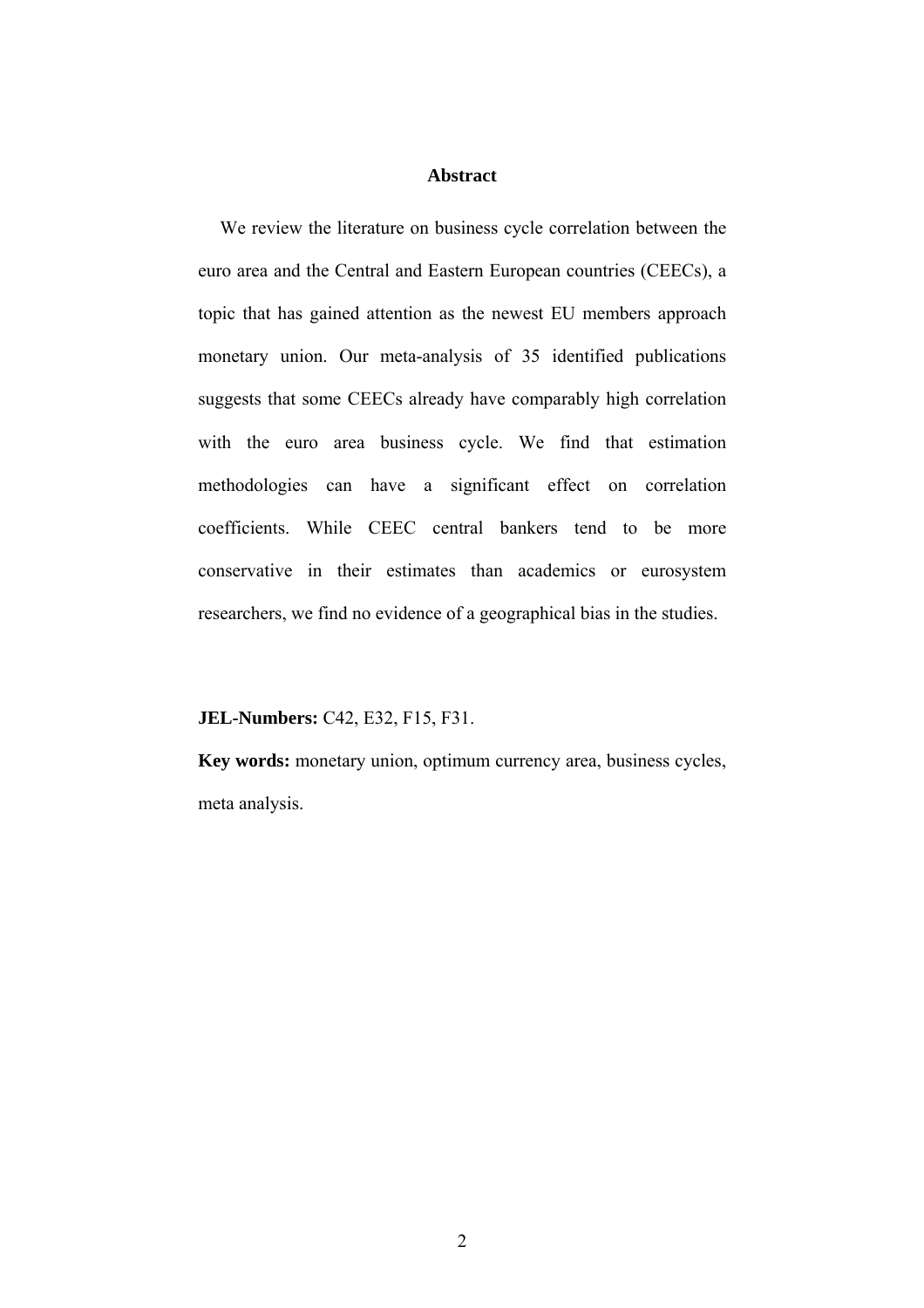## **1 Introduction**

Soon after the European Union's Eastern Enlargement in May 2004, several new member states joined the Exchange Rate Mechanism II (ERM II). At present, seven new states participate in the ERM II; the remaining new member countries along with potential EU members Bulgaria and Romania are all expected to join in the coming years.<sup>1</sup> Thus, after completing their mandatory two-years in ERM II, Slovenia will introduce the euro already in 2007, while the other countries may follow soon. In this paper, we consider the growing literature on business cycle correlation between the countries of the Central and Eastern Europe (CEECs), namely Bulgaria, the Czech Republic, Estonia, Hungary, Latvia, Lithuania, Poland, Romania, Slovakia, and Slovenia, and the euro area. Optimum currency area (OCA) theory states that a high degree of business cycle synchronization should be an important criterion for participation in a monetary union. This criterion is applied to issues related to euro adoption and exchange rate regimes in the new member states of the EU as well as to other countries having intensive trade and economic relations with the EU, including prospects for eventual EU membership.

On one hand, the CEECs are relatively small compared to the euro area and are expected to be affected strongly by the business cycle of their most important trading partner, i.e., the euro area. On the other hand, these countries are likely to benefit disproportionately from EU integration and the introduction of the euro, reflecting the relative economic size of the regions. Given these contradictory expectations, authors have applied a range of methodologies and sample periods in measuring recent business cycles. Economic analysis of CEECs is characterized by significant data problems. In general, reliable time series are available only from the beginning of the 1990s; for some countries, data availability is even more limited. Data comparisons from multiple sources often show significant differences and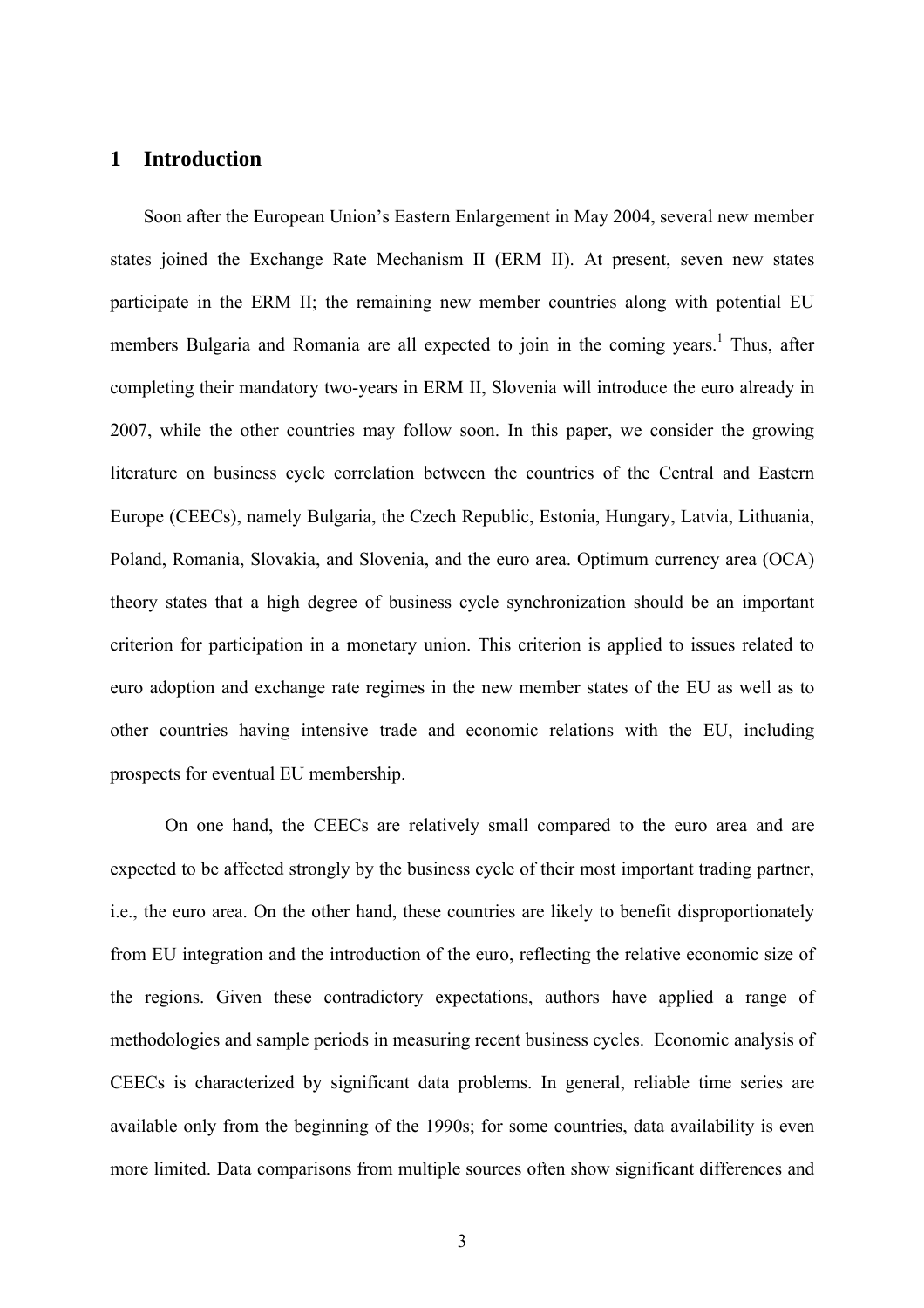frequent data revisions may make replications of analyses difficult. As a result, the robustness of results reported in any particular study is questionable.

Such data problems are not unfamiliar to researchers in other fields in the natural and social sciences. Meta-analysis of existing studies is a potentially useful way to gain more robust results, as Lipsey and Wilson (2001) discuss. Meta-analyses basically summarize published results on particular topics, provide an aggregate overview of a subject, and allow an analysis of the factors that may influence the results, e.g., data definition, time period, or author characteristics. The use of meta-analysis has become a popular economics research tool, e.g. Stanley (2001) and Stanley and Jarrell (2005), most notably in monetary economics with papers by De Grauwe and Costa Storti (2004), Rose and Stanley (2005), and Knell and Stix (2005). Thus, meta-analysis provides the means to extend analysis beyond standard literature surveys.

The paper is structured as follows. The next section reviews the optimum currency area theory from the perspective of the new member states. Section 3 presents a meta-analysis of 35 publications having more than 450 point estimates of business cycle correlations between the CEECs and the euro area. Section 4 considers the position of the new member states within the EU by means of the meta-regression analysis. Section 5 concludes with a summary and some policy implications.

## **2 Literature review**

OCA theory originates with Mundell (1961), who proposed that a country would find it advantageous to peg the external value of its currency to another country's currency if the business cycles of the two countries were highly correlated.<sup>2</sup> Although such a correlation is never perfect in practice, the problem of asymmetric shocks is alleviated as long as factors of production are able to move between the countries or regions. Fiscal policy and flexible labor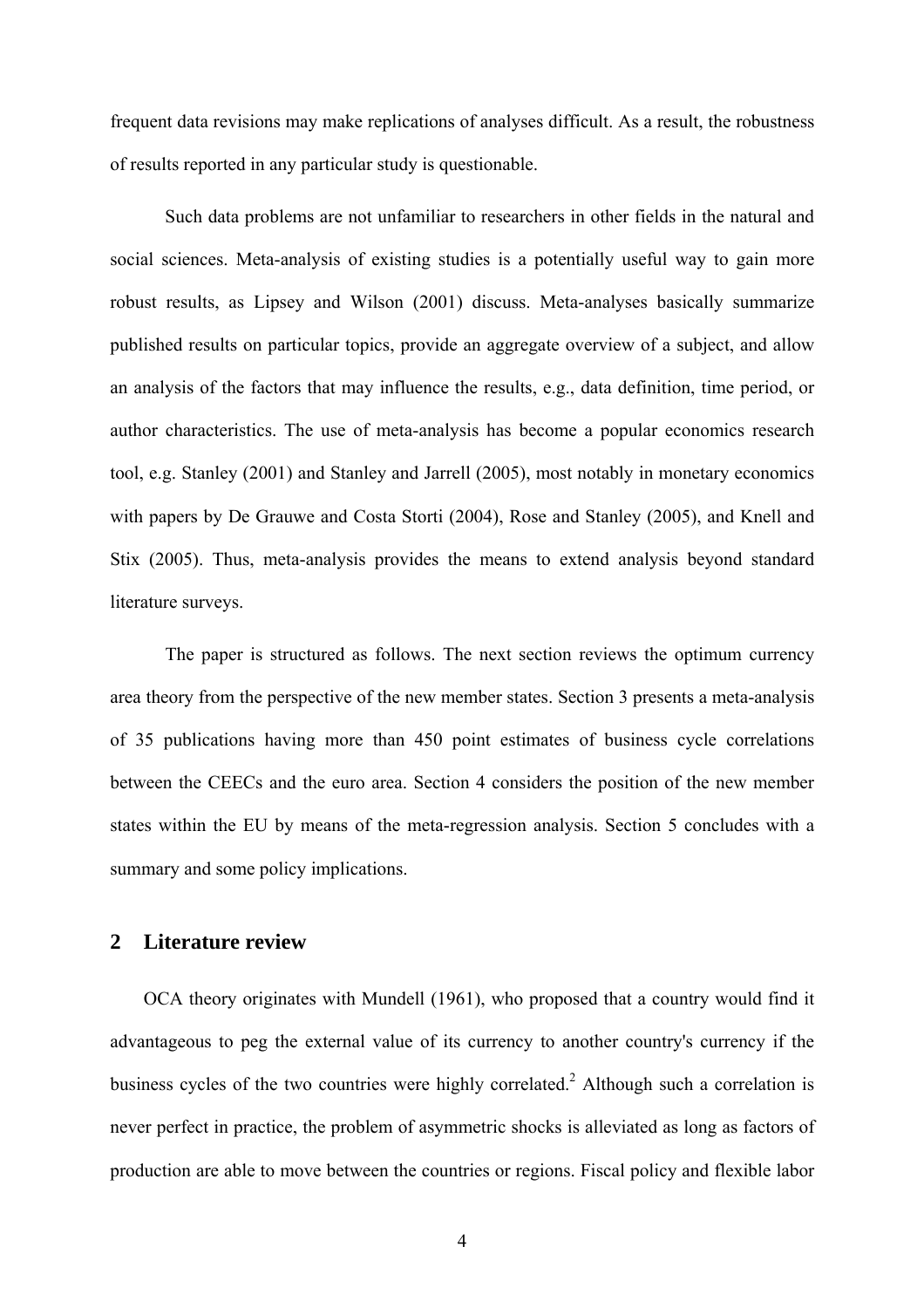markets can also be used in lieu of traditional adjustment channels. Following the breakdown of the Bretton Woods system, OCA analysis was applied in many countries to assess the desirability of adopting a fixed exchange rate. OCA theory enjoyed a revival in the run-up to the introduction of the euro. Empirical studies of the period typically assess the correlations between the German business cycle and those of other potential member countries. Bayoumi and Eichengreen (1993) recover the underlying supply and demand shocks in the prospective members of the monetary union using a technique developed by Blanchard and Quah (1989). The unobservable shocks are identified with the help of a restriction that the long-term impact of demand shocks on output is zero, while supply shocks are assumed to have a permanent effect on output.

Another wave of interest in OCA analyses was generated when it became clear that new EU members would participate in the monetary union. Although papers on the topic apply various methods and reach different results, most find that the business cycles in several new member states are about as synchronized with the euro area as are those of several peripheral members of the euro area. Unfortunately, the robustness of the results is suspect. Table 1 lists the papers that assess the correlation of the business cycles of the CEECs with the euro area business cycle, or a proxy thereof. As the table makes clear, this topic has been approached from many different angles. Several contributions utilize the structural Vector Autoregression (VAR) approach. Many simply look at the cyclical variation around an estimated trend, usually the trend of industrial production.

Availability of data places obvious limits on testing options. A frequent criticism of the summarizing of results on a given topic using meta-analysis is that all papers are given equal weights in determining the outcome. However, ranking the studies according to quality of contribution runs the risk of being overly subjective. While papers published in journals assure some quality level, they may not be the most significant studies in an emerging sub-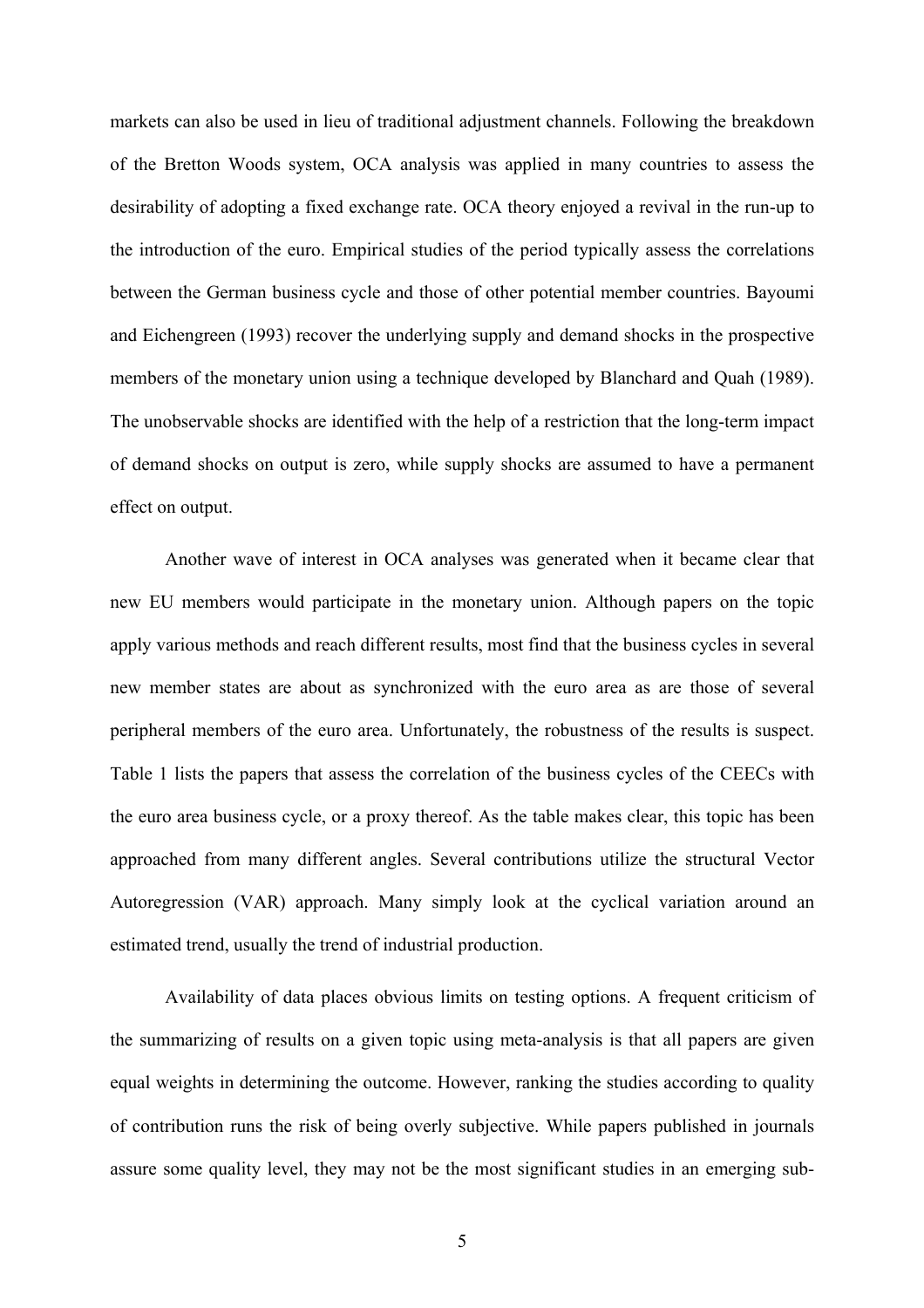field, i.e., the analysis of CEECs. Most likely, important papers are still in the refereeing process. Furthermore, most studies, including some the most influential ones, fail to specify the number of observations, which is crucial information in weighting the results. Following the convention of meta-analyses in the field found in Égert and Halpern (2006), we give all estimates equal weight.

We identify two major categories of papers on business cycle coordination between the euro area and the CEECs. In the first category, papers examine correlations of a detrended indicator of aggregated output. Business cycle coordination is analyzed mainly from the perspective of the international transmission of business cycles. In addition to first or seasonal differences, several authors apply various filters, e.g. Hodrick-Prescott or Band-Pass filters, or use time-series models. In the second category, VARs, particularly structural VARs, are used to recover underlying shocks having properties derived from economic theory. While the first approach prevailed in early analysis and in later papers using business cycle synchronization, structural VARs dominate the current research agenda.

The analysis of simple correlations prevails in the early research. For example, IMF (2000) reports a relatively high degree of business cycle synchronization between Germany and the CEECs. Similarly, Buiter and Grafe (2002) present correlations of inventory changes as a more appropriate indicator than aggregate GDP. Furthermore, the majority of papers that apply more advanced statistical tests begin with an examination of the properties of the raw data, which may be misleading, as Fidrmuc and Korhonen (2003) note. In general, we find rather high correlations between various groups of countries. In particular, EU countries are strongly correlated with the U.S. One possible interpretation of this finding is the nonexistence of an independent European cycle, which contradicts previous results in Artis and Zhang (1997). Consequently, the increased degree of business cycle synchronization within the EU, and possibly also between the euro area and the new member states, is consistent with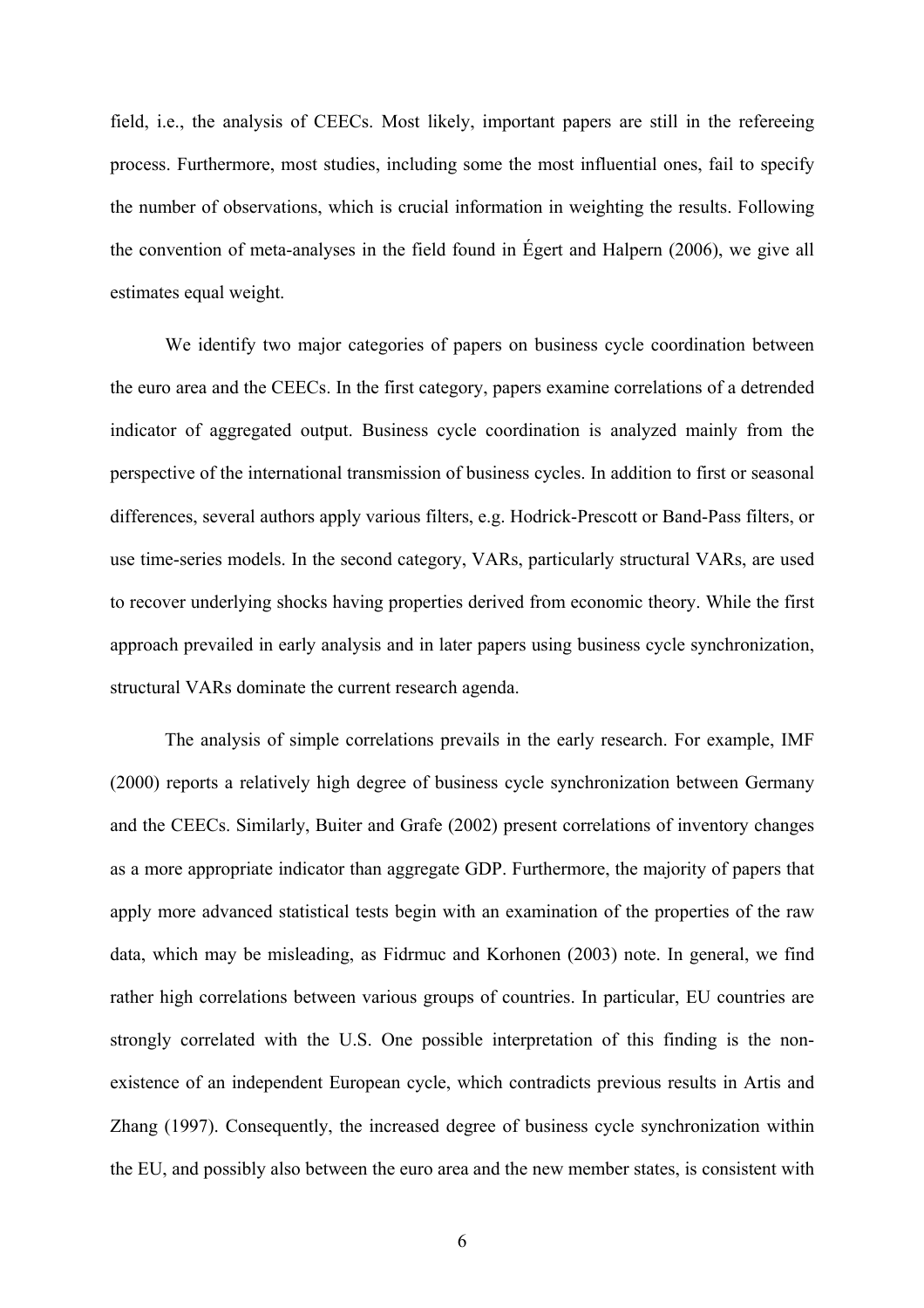globalization rather than with Europeanization. This result is confirmed for various statistical filters by Artis (2003a). In contrast, structural VARs reveal underlying shocks that are different between Europe and the U.S., as Fidrmuc and Korhonen (2003) show.

Finally, several authors use simple correlations of business cycles for further analysis. Fidrmuc (2001 and 2004) and Maurel (2002) rely on the endogeneity hypothesis of OCA criteria given in Frankel and Rose (1998). Fidrmuc demonstrates that the convergence of business cycles relates to intra-industry trade but he finds no significant relation between business cycles and bilateral trade intensity. Moreover, this author finds that the business cycle, defined as de-trended industrial production, correlates strongly with the German cycle for Hungary and Slovenia, and for Poland but to a lesser extent. Given the high degree of intra-industry trade, he identifies a significant potential for increasing the correlation between business cycles in the EU and the new member states, namely, Hungary, Slovenia, Poland, the Czech Republic, and Slovakia. In addition, Maurel (2002) presents evidence that intraindustry trade increases the symmetry of business cycles, which is relevant if higher per capita GDP in the new member states is associated with more intra-industry trade. Boreiko (2003) uses correlation of business cycles as one indicator with others pertaining to fulfillment of Maastricht criteria, for fuzzy cluster analysis. He compares simple correlation of growth rates for industrial production and for the Hodrick-Prescott trend. Both methods produce comparable results, although the latter approach leads to slightly higher values as preferred estimates.

Some studies use different measures of correlation between business cycles in the euro area, or the EU, and the CEECs. Boone and Maurel (1998) calculate correlation coefficients between the cyclical components of industrial production and unemployment rates for selected CEECs against Germany and the EU. The cyclical component of the business cycle indicators is derived using the Hodrick-Prescott (HP) filter. These authors find a relatively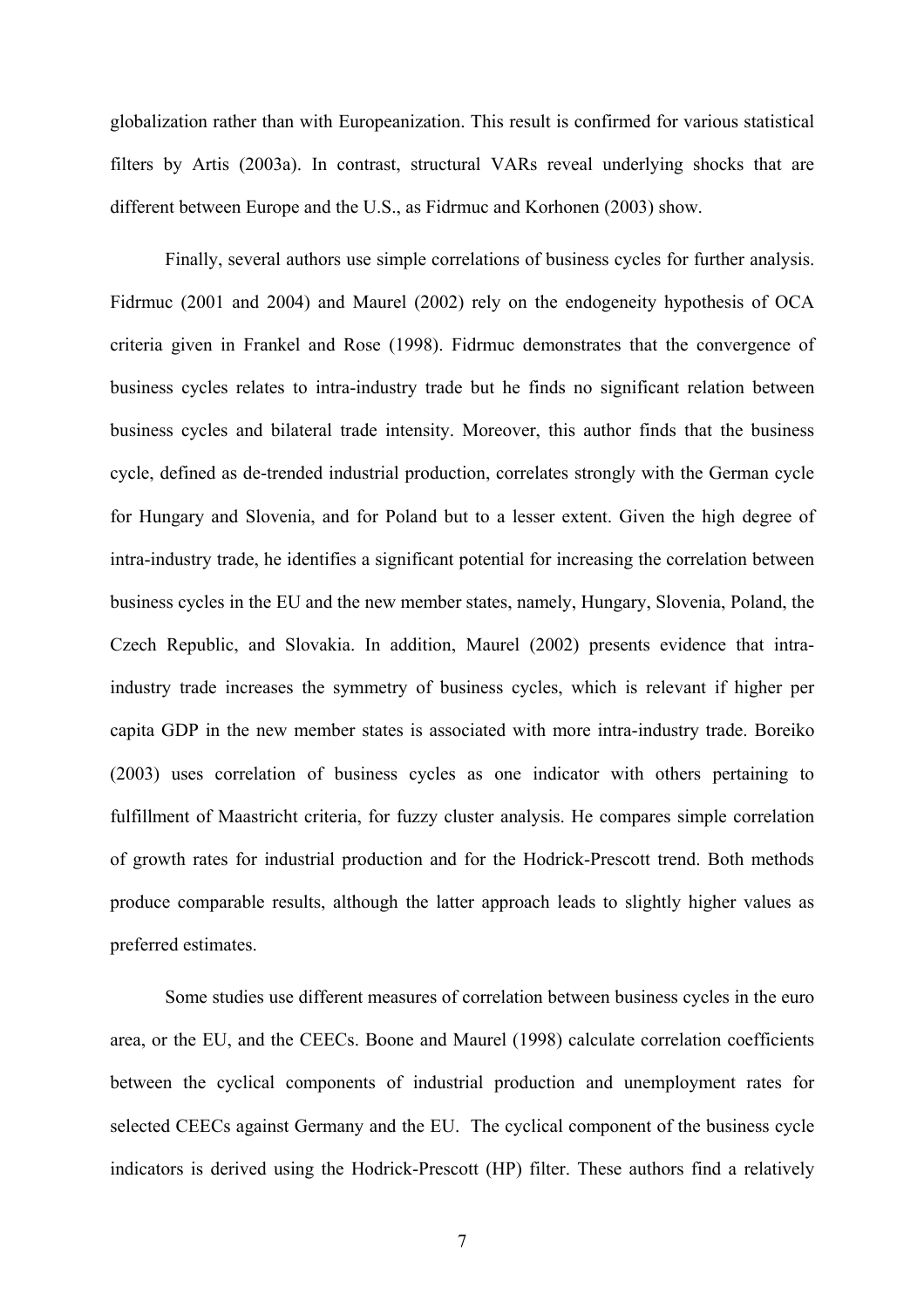high degree of business cycle correlation for the CEECs with Germany, indeed higher than for Portugal or Greece. Their results imply that CEECs face relatively low costs by giving up monetary sovereignty and entering a monetary union with Germany.

Boone and Maurel (1999) abandon the methodology used in their earlier work to assess the similarity between business cycles in selected CEECs, namely, the Czech Republic, Hungary, Poland, and Slovakia, against Germany and the EU. They fit a time-series model for the unemployment rate in an accession country using EU or German unemployment shocks derived in a separate regression. In this framework, they ask how large a share of the variation in the unemployment rate can be explained by German or EU-wide shocks. Then, they examine correlation in the propagation of the shock. These authors find that the share of variation explained by the German shocks is fairly high for all four countries and highest for Hungary and Slovakia. The countries with the highest correlations of responses to a German shock are Poland and Slovakia. Boone and Maurel conclude that business cycles in these countries are synchronized closely enough to the German cycle that participating in the monetary union would bring net benefits. Barrell and Holland (2004) compare residuals of estimated employment in a large-scale macroeconomic model of the world economy, including the Czech Republic, Hungary, and Poland. Positive correlation is interpreted as coordination of reallocation activities between the countries. Between 1993 and 2002, only Hungary has a high degree of correlation with Germany, while the Czech Republic and Poland are negatively correlated.

Artis et al. (2004) and Darvas and Szapáry (2005) describe the business cycle of the CEECs. These papers prefer to use the Band-Pass filter rather than structural VARs for robustness reasons. Furthermore, Artis et al. (2004) focus on the identification of individual business cycles. They find that Hungarian and Polish business cycles are the most similar to the euro area cycle. Darvas and Szapáry (2005) differ from most other contributions in that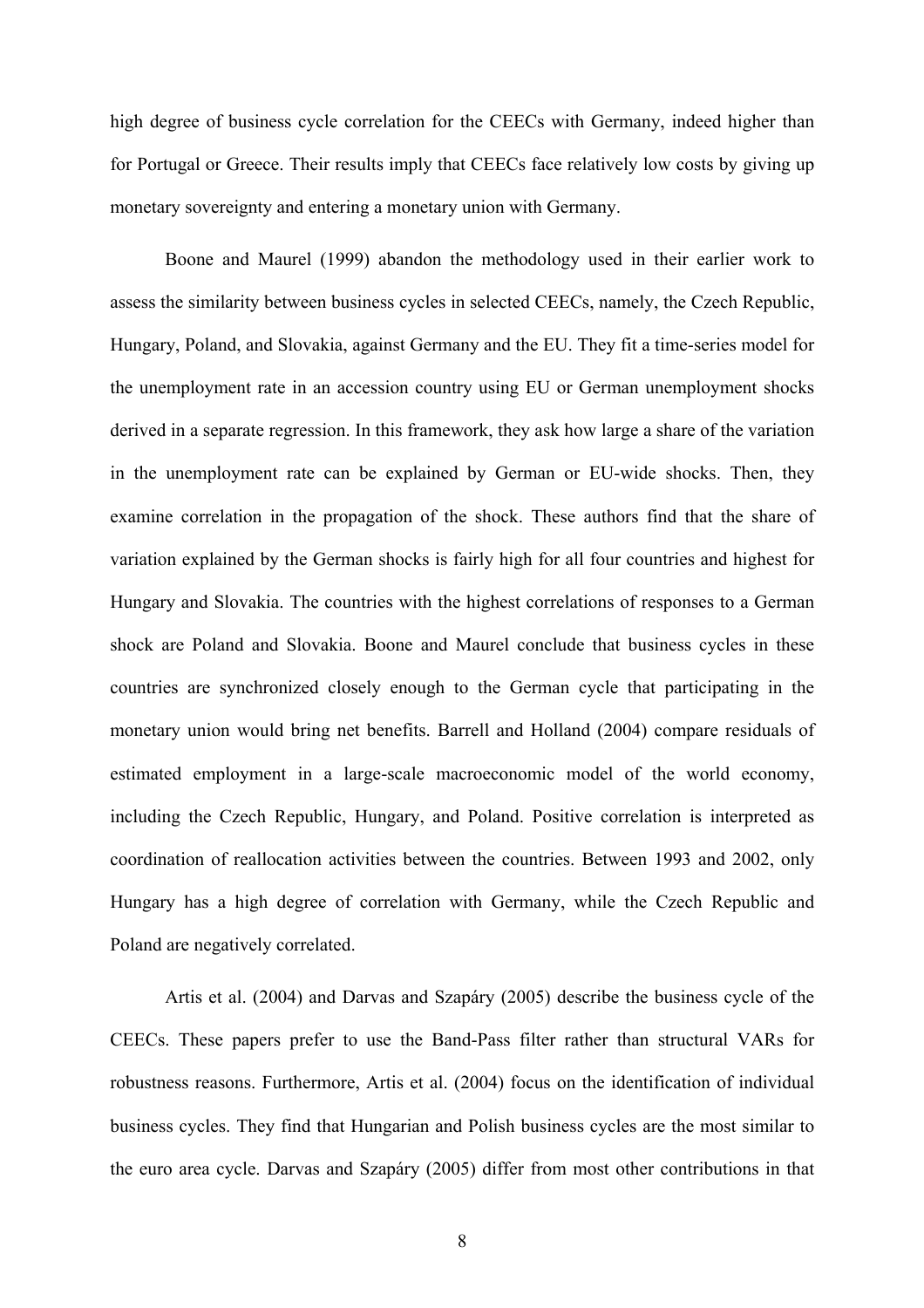they investigate the behavior of several expenditure and sectoral components of GDP. They find that GDP, industrial production, and exports in Hungary, Poland, and Slovenia have achieved a reasonably high degree of correlation with the euro area. However, private consumption and services are not highly correlated in these three countries; in the other new EU member countries, the level of correlation is even lower. Darvas and Szapáry also assess whether the correlation of economic activity in the CEECs with the euro area has increased over time. Their results are somewhat inconclusive. In approximately half of the countries, the correlation of the GDP cycle has increased; in the other half, it has decreased. Several other studies attempt to test whether the correlation of business cycles has changed over time. Artis et al. (2004) investigate not only overall correlation but also moving correlation of business cycles computed as deviations from the HP band-pass cycles. They also find that in some countries correlation has increased, while in others is seems to decrease over time.

As data quality improved with the progress of economic transition in the CEECs, authors found it possible to use VAR and structural VAR to investigate their business cycles. Among the earliest studies, Korhonen (2003) examines monthly indicators of industrial production in the euro area and nine CEECs. The issue of correlation is assessed with the help of separate VARs for the first difference of the euro-area production and production in each of the countries. The correlation of impulse responses to a euro-area shock is taken as evidence of symmetry of the business cycles. Korhonen finds that some CEECs, especially Hungary, exhibit a high correlation with the euro-area business cycle. Correlation seems to be at least as high as in some smaller EMU members, e.g. Portugal and Greece.

Frenkel et al. (1999), Frenkel and Nickel (2002), Fidrmuc and Korhonen (2003, 2004), Süppel (2003), Backé et al. (2004), and Fidrmuc and Hagara (2004) use an approach similar to that of Bayoumi and Eichengreen. They recover quarterly supply and demand shocks for various countries, including most CEECs. In some respects, the discussion of business cycle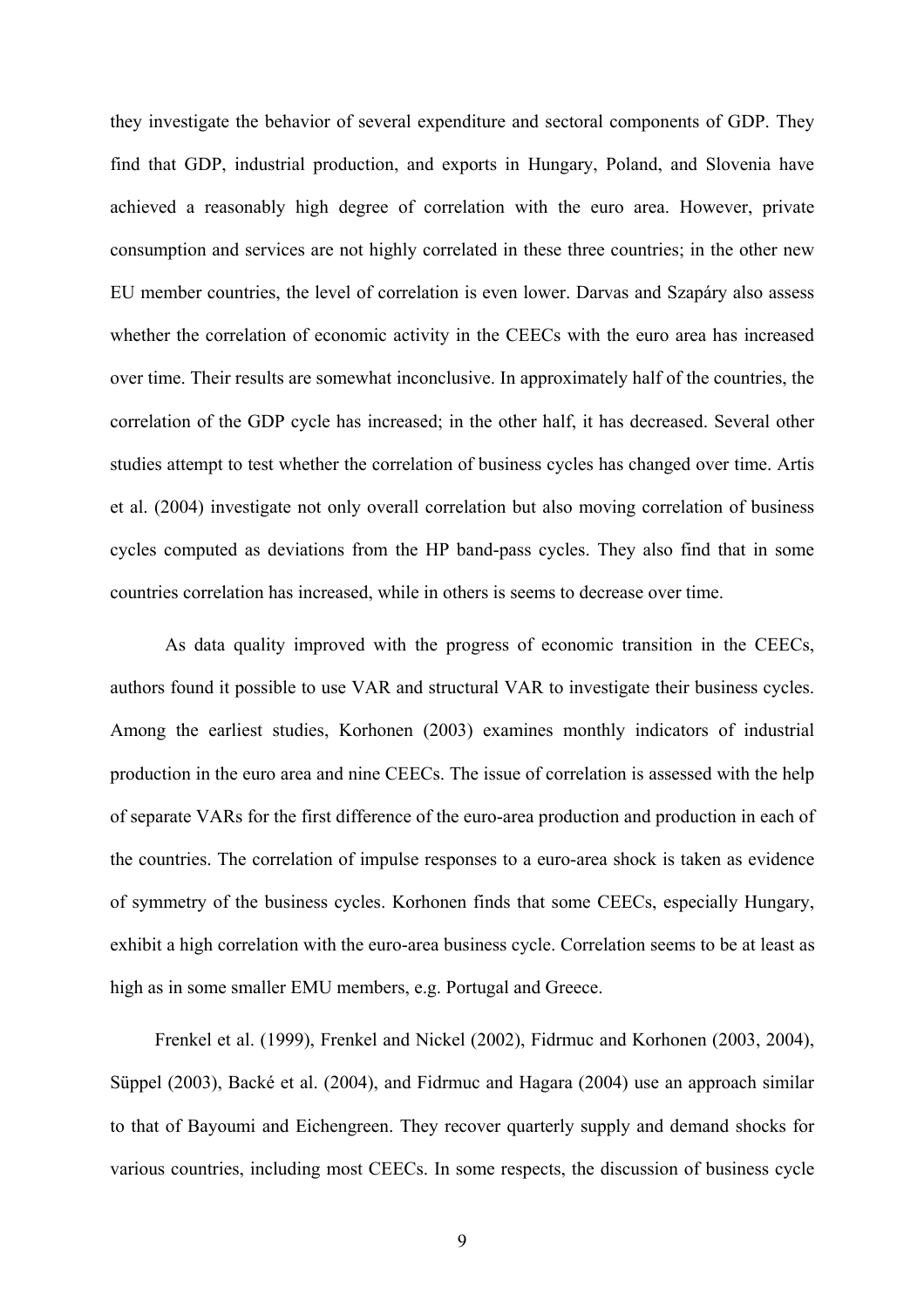correlation for new members has come full circle with a return to the methods once applied to studies of the feasibility of a euro zone. Frenkel et al. (1999) find that the correlation between shocks in the euro area and in the nonparticipating EU member states is quite high, as it is for the remaining EFTA countries. However, the correlation of shocks is different between the euro area, proxied by Germany and France, and the CEECs. Unfortunately, their results are difficult to interpret. Perhaps the most serious caveat relates to the data used for estimation. These authors use quarterly data from the first quarter of 1992 to the second quarter of 1998. The time period is quite short, which is a problem that cannot be avoided in such studies. More importantly, the first two or three years in the sample belong to the period of transformational recession, i.e. output losses relate to the change in the economic system, in some CEECs. Hence, the interpretation of economic shocks is problematic. Frenkel and Nickel (2002) use a longer sample, although for a smaller set of comparative countries.

Csajbók and Csermely (2002) estimate supply and demand shocks for a fairly long period from 1992 to 2000. The comparative country is derived as the principal component for EU countries, which possibly may cause deviations between their results and those of other studies. Most importantly, the Czech Republic displays the highest correlation of both demand and supply shocks, while the previous studies show zero or even negative correlation of both types of shocks for this country. More recently, Ramos and Suriñach (2004) introduce monetary shocks with structural VAR models.<sup>3</sup> The authors discuss two possible ways to include monetary shocks; either apply real interest rates following Artis (2003) or real effective exchange rate similar to Clarida and Galí (1994) to the structural VAR model of the previous variables, i.e., growth and inflation. For data reasons, the second model was estimated for only four new member states, namely the Czech Republic, Hungary, Poland, and Slovakia. Surprisingly, the monetary shocks implied by the Artis decomposition are very similar for the CEECs and the euro area. Correlation coefficients taking three two-year windows reach 0.78 in the case of Hungary for 2001 to 2002. The Czech Republic and Poland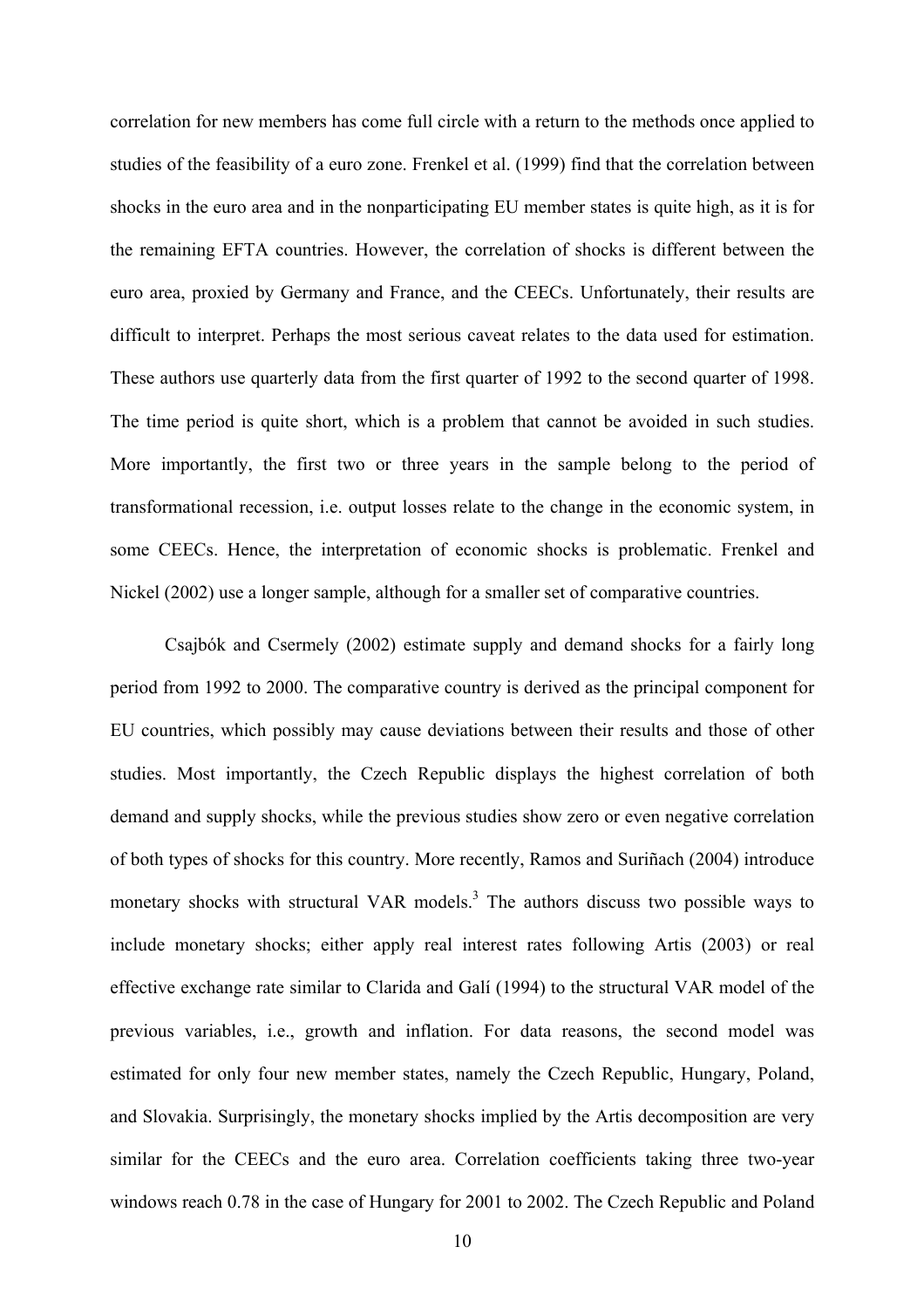also display high positive correlations at above 0.5 in both cases during the currency float period from 1998 to 2000. In fact, no CEECs exhibit negative correlations between 1998 and 2002. This counterintuitive result contrasts sharply with the alternative decomposition for these four Visegrad countries, which imply very low or even negative correlation of monetary shocks with the euro area between 1998 and 2002.

Ramos and Suriñach also estimate a structural VAR for the longest available period from 1995 to 2002, computing correlation of supply, demand, and monetary shocks for three two-year windows. Their results indicate a lower degree of synchronization of business cycles at the end of 1990s, followed by apparent improvements in the early years of this decade. Eickmeier and Breitung (2005 and 2006) estimate a structural VAR with three different shocks, namely supply, demand, and monetary policy, and assess how common European shocks are transmitted in the new member countries.

In contrast to the extension of estimations to more types of shocks, other authors use longer time series to analyze the stability of the results between early and late transition periods. Babetskii et al. (2002, 2004) use a Kalman filter to estimate time-varying correlation coefficients for supply and demand shocks in the CEECs vis-à-vis shocks in the EU and Germany. They find that the correlation of demand shocks increased during the 1990s, whereas the correlation of the supply shocks did not increase to the same degree. Korhonen (2003) estimates the correlation of impulse functions from two-variable VARs for two separate sub-periods, namely, 1992 to 1995 and 1996 to 2000. He finds that the correlation of business cycles increased in the second half of the 1990s in the Czech Republic, Hungary, and Slovenia. These results suggest that increasing integration of the CEECs with the EU has increased business cycle correlation and may continue to do so in the future. A related strand of literature looks at the convergence of the level of economic activity and prices between the CEECs and the EU. Although the issue of business cycle correlation is probably more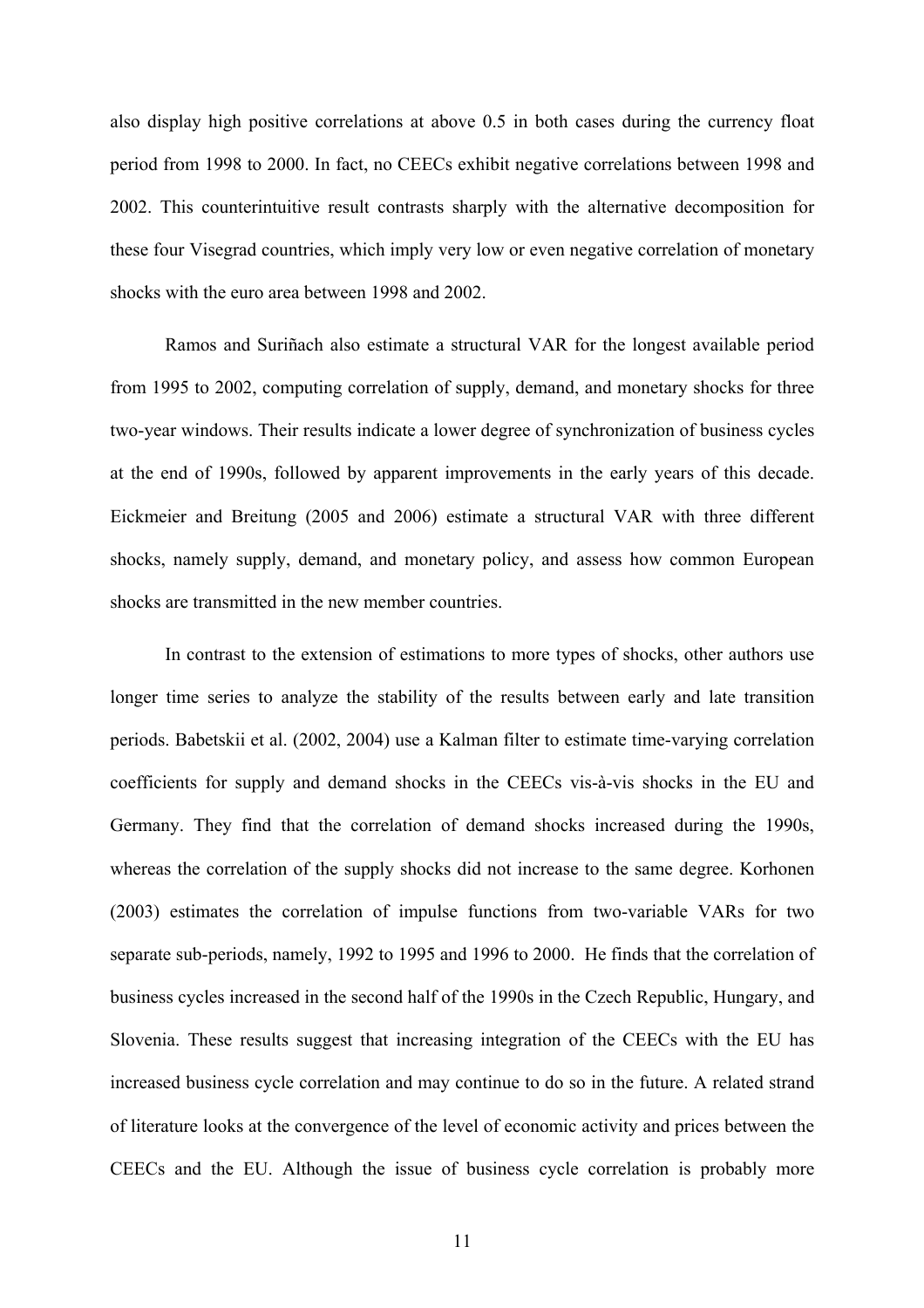important for monetary policy, long-term convergence or lack thereof can also impact the functioning of a monetary union. Kočenda (2001) and Kutan and Yigit (2004) find increasing convergence between the CEECs and the EU.

## **3 Results of the meta-analysis**

We are aware of 35 independent studies<sup>4</sup> that provide altogether more than  $450$ estimations of business cycle correlation between the euro area, or a proxy thereof, and the individual CEECs. To our knowledge, the first two papers on the topic were published in 1998. The number of new papers remained relatively low until 2002 and exploded after the announcement of the details of EU enlargement, as Figure 1 depicts. Refereed journals published the earliest contributions in 2003. In 2004, 11 studies were published, some from a conference, namely, the EABCN meeting in Vienna, and others in a symposium in the *Journal of Comparative Economics*. The overwhelming majority of these studies concentrate on the new EU member countries. To date, few contributions deal with Bulgaria or Romania. The discussion was dominated initially by participants from the EU15 countries, i.e., the older EU members, and was carried on mostly by academic researchers. Few contributions came from CEEC central banks. More recently, such regional differences have diminished and researchers at banks in the eurosystem have become important contributors to the discussion. Nonetheless, the lack of collaborative work between academia and the central banks and between regions is striking. Only a few papers have been co-authored by members of both groups or by researchers in the EU15 countries and the CEECs.

A decisive feature of the literature is its relatively broad cross-country focus. We found only three papers focusing on a single country. Most studies cover at least eight, and sometimes all ten, CEECs with Bulgaria and Romania tending to be omitted in the most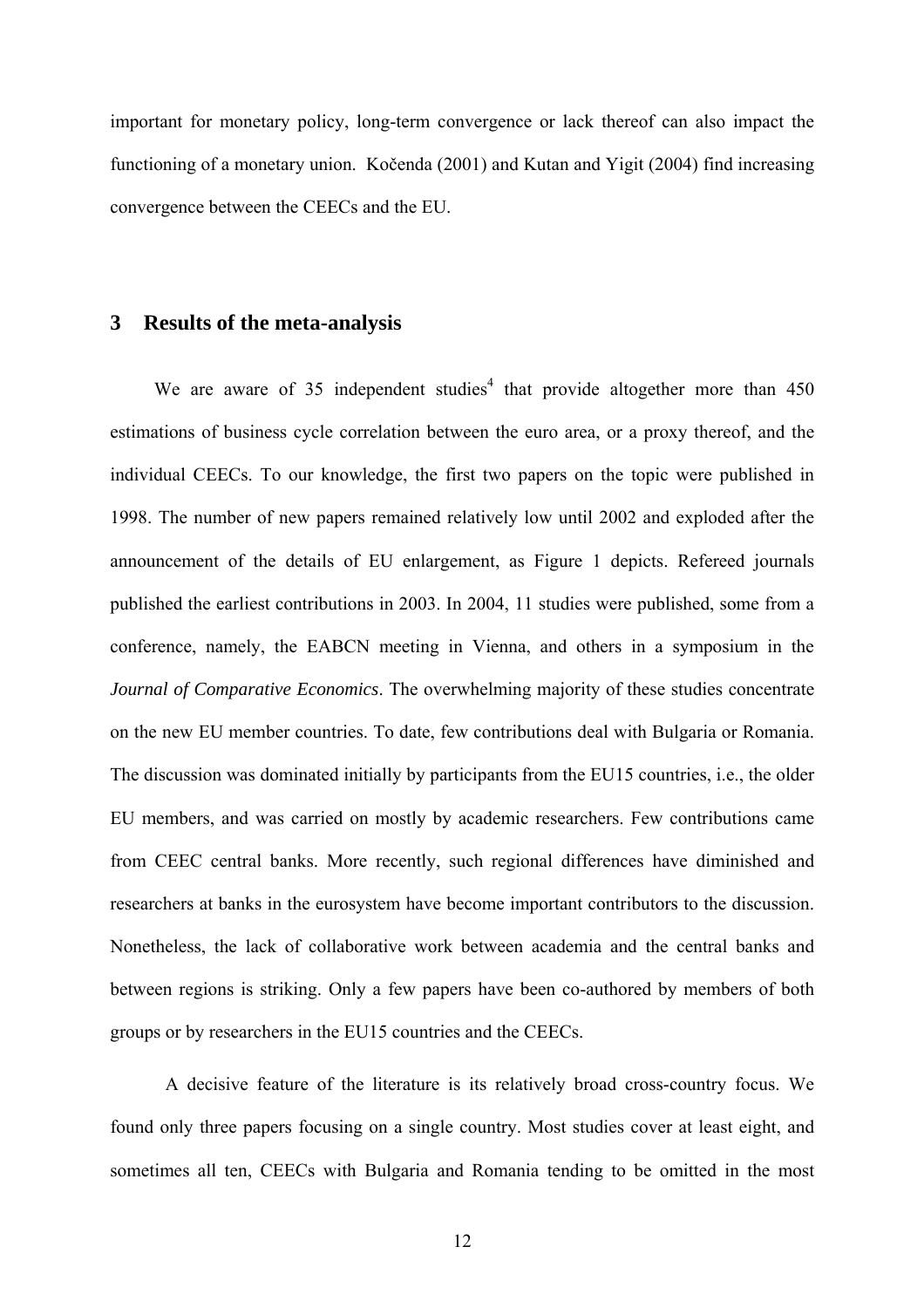recent contributions. Correspondingly, the average number of countries is relatively high at 7.5. Many studies also estimate business cycle correlations for a number of EU15 countries, which are then used as benchmarks for the new member states.

The largest number of correlation estimates at 58 is reported for the Czech Republic and Hungary, but sufficiently many estimates are reported for all Central European countries and the Baltic States, as Table 2 reports. By contrast, only 14 and 17 available estimates are reported for Bulgaria and Romania, respectively. We are able to compare estimates across studies directly because, regardless of the exact methodology used, all the studies compute a single statistic, i.e. the correlation coefficient. In some other meta-analyses, authors must classify or transform the reported estimates for comparison.

On average, the highest average estimates of business cycle correlation with the euro area are reported for Hungary, followed by Slovenia and Poland. The studies report a negative correlation of business cycle on average only for Lithuania. For the entire data set, the mean is slightly higher than the median, possibly implying that some outliers are influential. The skewness statistic, which is positive for the average of all ten CEECs, indicates that the distribution of reported results is asymmetric with a long right tail, as depicted in Figure 2. Furthermore, the kurtosis statistic shows that the distribution of reported results is flat relative to a normal distribution. Nevertheless, the null hypothesis that the results are distributed normally can be rejected only for Poland and Romania; moreover, we cannot reject normality if we pool the data for all countries. The histograms of the reported results in Figure 2 illustrate this result. In summary, no clear-cut consensus exists regarding the extent of business cycle correlation.

Somewhat surprisingly, the variance of reported results is quite similar between countries. Countries with relatively low average correlations, namely Bulgaria, the Czech Republic, and Romania, also have relatively low standard deviations of reported results. A

13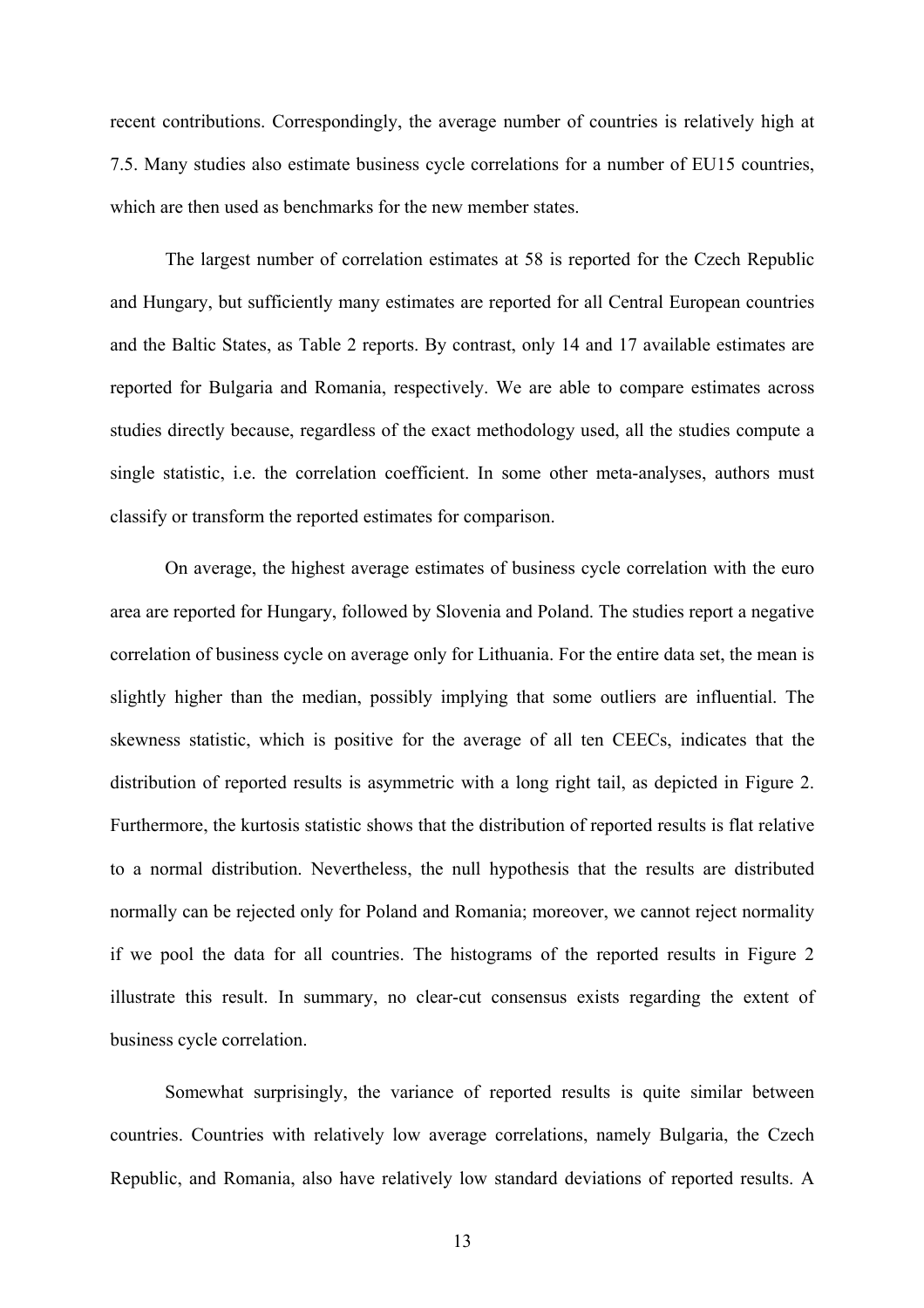*t*-test rejects the hypothesis that the mean of the reported results equals zero for six CEECs, namely, the Czech Republic, Hungary, Latvia, Poland, Slovenia, and Estonia.

Similar *t*-tests of equal means between the CEECs reported in Table 3 reveal further insights. First, the results for Hungary are clearly different than for other countries, with the possible exception of Poland. This observation reinforces the view that Hungary's business cycle has the highest correlation with the euro area among the new EU member countries. Second, business cycle correlations in Slovenia are not statistically different from Polish correlations and the average correlations in both countries are almost the same. Third, the Czech Republic, Estonia, and Latvia appear to form a group with reasonably similar correlation patterns. Finally, Slovakia and Lithuania are quite different from the other countries, and from each other. Slovakia's correlation is positive, but small, whereas Lithuania is the only country in the sample with a negative average correlation.

The relative ranking of business cycle correlation in the CEECs may shed additional light on the robustness of the estimated correlations because the estimation methods usually differ substantially from one study to another. As the geographical focus of the papers varies considerably, we concentrate on studies that include all new EU member countries in Central and Eastern Europe, namely the Czech Republic, Estonia, Hungary, Latvia, Lithuania, Poland, Slovakia, and Slovenia. This database contains 65 different estimates of business cycle synchronization with some papers reporting several estimates. Of these, 47 estimate correlations for all eight new EU members, an approach that has become more common in the last two years. Figure 3 depicts the average ranking of the various countries, as well as the spreads given by plus or minus one standard deviation of the rankings. Clearly, Hungary has the lowest ranking, i.e. highest correlation, followed by Poland and Slovenia. Average rankings of Estonia, Latvia, and the Czech Republic are almost identical, whereas Slovakia and Lithuania trail behind the others. Hence, we provide a rough ordering among the new EU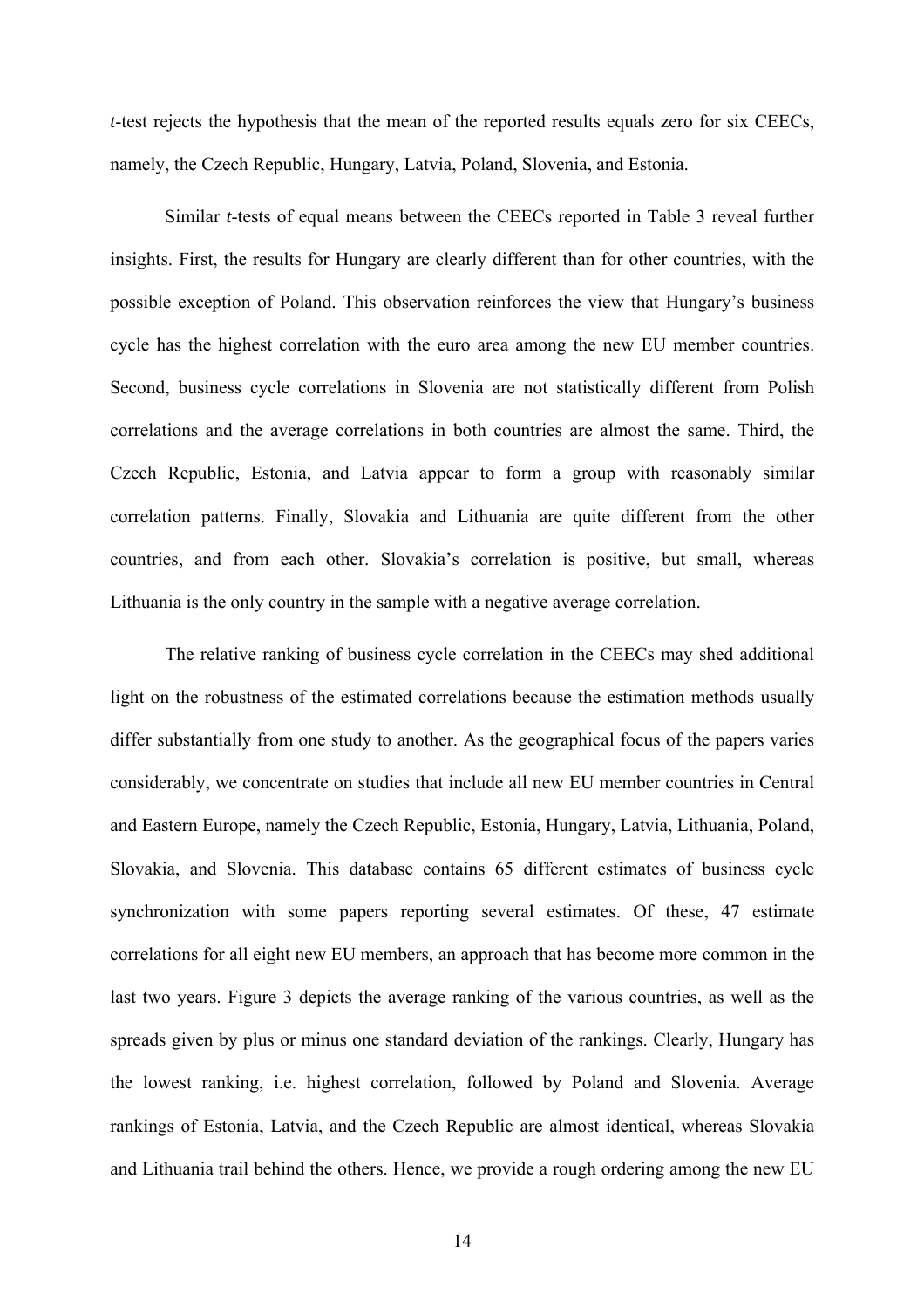member countries with respect to the correlation of business cycles, although the standard deviations of the rankings are fairly large.

Spearman's rank correlations<sup>5</sup> for the 47 estimates reveal that rankings change from paper to paper, sometimes quite drastically. The average of all 1,081 rank correlations, calculated as  $(47 * 47 - 47) / 2$ , is 0.25. By calculating the averages of rank correlations for the individual papers, we find that the following six papers have negative average correlation with the other papers. Based on the demand shock, the results published by Horvath (2000) have an average rank correlation of -0.26 with the results of the other papers, those of Horvath and Rátfai (2004) have a rank correlation of -0.25, and Hagara and Fidrmuc (2004) a rank correlation of -0.04. Business cycle correlations reported by Korhonen (2003) have a rank correlation of -0.12 with the other results. Based on inflation, IMF (2000) has a rank correlation of -0.07 and based on a supply shock, European Forecasting Network (2003) has a rank correlation of -0.07. Approximately ten papers have average rank correlations between 0.4 and 0.5; the rest lie between zero and 0.4. In other words, most papers are in modest agreement with the remaining publications in the field regarding the relative ranking of the new EU member countries.

## **4 Meta-regression analysis**

Many studies include at least one of the peripheral euro area economies, e.g. Greece, Ireland or Portugal, in their samples. Hence, we can compare the estimated correlations in the business cycles of CEECs with the same correlations for small current euro area members to gauge the position of the new EU member states. If the business cycle correlation in a new EU member state is higher than in Ireland and Portugal, the new EU country may have progressed far enough in fulfilling this OCA criterion. Figure 4 depicts the share of studies in which a CEEC has a higher business cycle correlation with the euro area than Greece, Ireland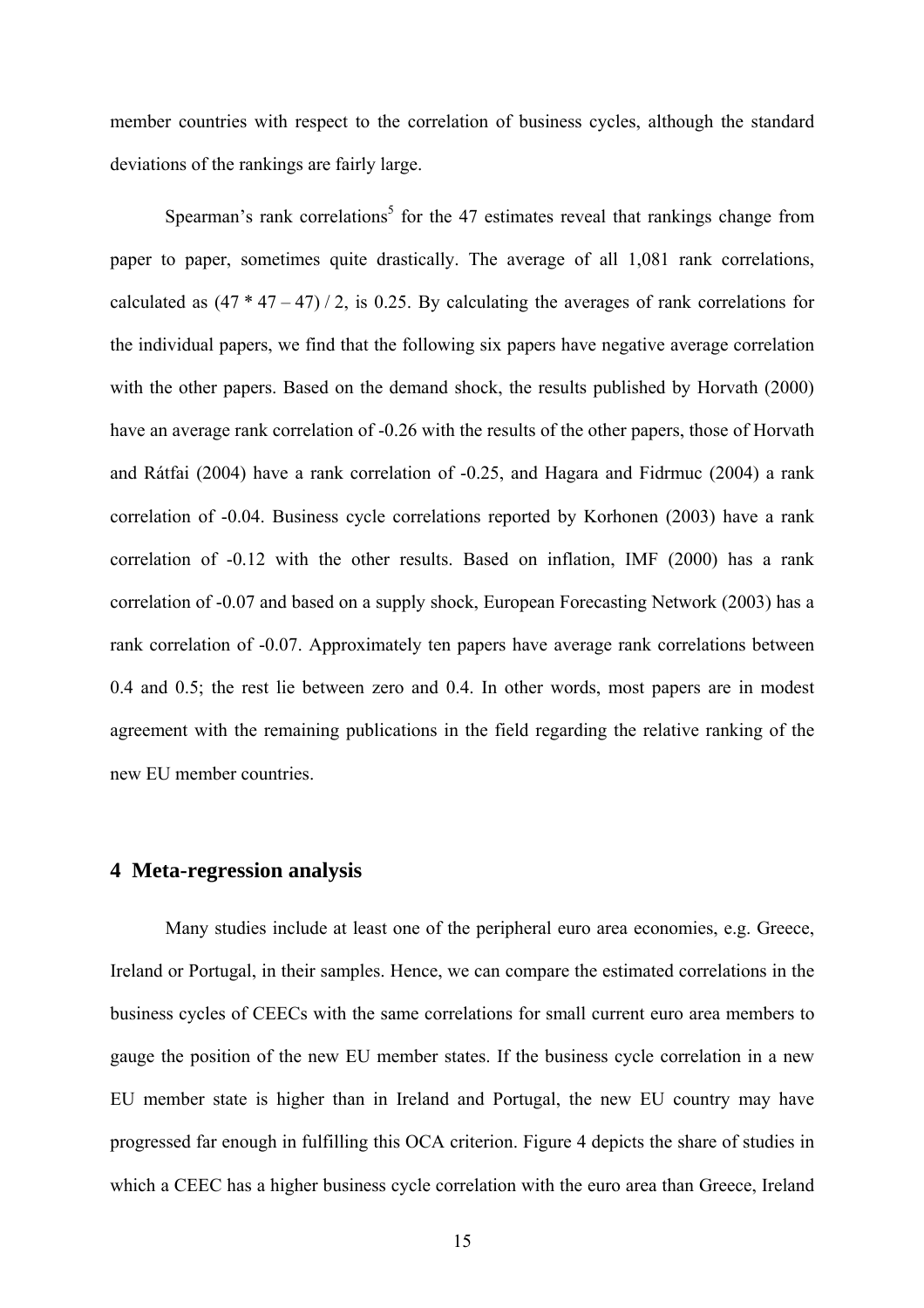or Portugal. On this account, most new member countries do very well. The results are more or less in line with the relative rankings in the previous section. Hungary has higher business cycle correlation than the three peripheral euro area members in most cases. Poland and Slovenia are only slightly behind this performance, although business cycle correlation for Ireland appears to be much higher than that for Greece of Portugal. Even Latvia, which places low in the relative ranking among the new member countries, has a higher correlation than Greece in approximately half of the cases. These results imply that, even though the degree of correlation in the new member countries is not perfect, they could still be expected to manage reasonably well within the monetary union and be at least on par with Greece, Ireland or Portugal.

The meta-statistics presented in the previous section show that, on average, the available estimates of business cycle correlation provide a fairly consistent ranking of the CEECs. However, these meta-statistics also indicate a relatively high degree of variance among studies, of which a substantial part of this variance may be attributable to the specifics of data definition and time periods selected. Furthermore, publication bias in favor of authors representing views that are more or less accepted in some countries or institutions may distort the results. Meta-regression analysis provides an appropriate tool to control for these effects. A meta-regression relates our summary statistics to a set of characteristics in the studies reviewed. However, the correlation coefficient has some undesirable properties, which may be important for regression results when it is defined between -1 and 1. Therefore, Lipsey and Wilson (2001) recommend Fisher's transformation to remove this restriction.<sup>6</sup>

Thus, the meta-regression may be stated as:

$$
\frac{1}{2}\log\left(\frac{1+\rho_{ij}}{1-\rho_{ij}}\right)=\widetilde{\rho}_i+\sum_{k=1}^K\beta_{ijk}D_{ijk}+\varepsilon_{ij},\qquad(1)
$$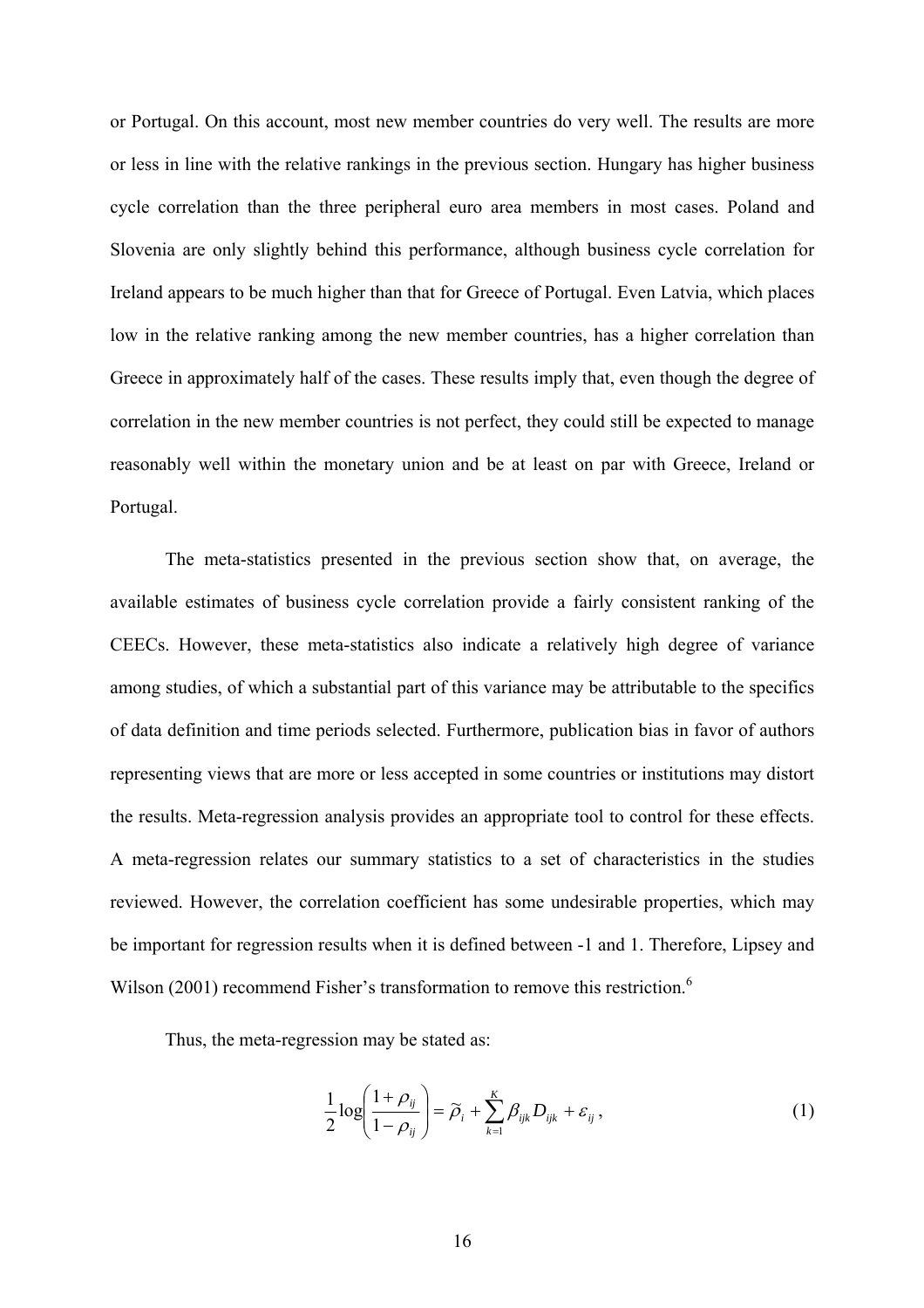where  $\rho_{ij}$  are correlation estimates reported by the source *j* for country *i*,  $D_{ij}$  are *K* characteristics of the reported summary statistics, e.g., sample periods may be different between countries even in the same source, and  $\varepsilon$  is the error term with standard statistical properties. This specification assumes that the characteristics of the studies have the same effects for all reported countries, i.e., no country-specific bias of the individual studies is present. We are interested mainly in the country effect,  $\tilde{\rho}_i$ . After the transformation to standard correlation coefficients, this statistic provides our meta-estimate of the degree of business cycle synchronization with the euro area.

We start with average country estimates and no additional characteristics, $\frac{7}{1}$  which basically replicates the computation of the meta-statistics in the previous section but we use Fisher's transformation of the correlation coefficient. We confirm the significance of business cycle correlation with the euro area in the Czech Republic, Estonia, Hungary, Latvia, Poland, and Slovenia in Table 4, although the size effects are different. Next, we add several sets of indicators characterizing the estimates of business correlation, which are reported in separate columns of Table 4. Quarterly data (QUARTER) lead to lower reported correlation of business cycles between the countries than do monthly or annual data, while the use of industrial production has no significant effect. The number of observations (OBS) has a negative, but insignificant, impact.<sup>8</sup> The application of time series models (TSERIES), statistical filters (HP) and structural VARs (SVAR) have negative effects compared to simple correlation coefficients of growth rates. This result may be due to the fact that simple growth rate correlations do not reflect the underlying business cycle correlation adequately.

The synchronization of business cycle measured by the supply (SUPPLY) and demand shocks (DEMAND) also has a negative impact, as implied by the coefficient on the SVAR dummy variable, by approximately the same amount. However, using inflation (CPI) provides greater business cycle correlation than the summary statistics based on GDP or industrial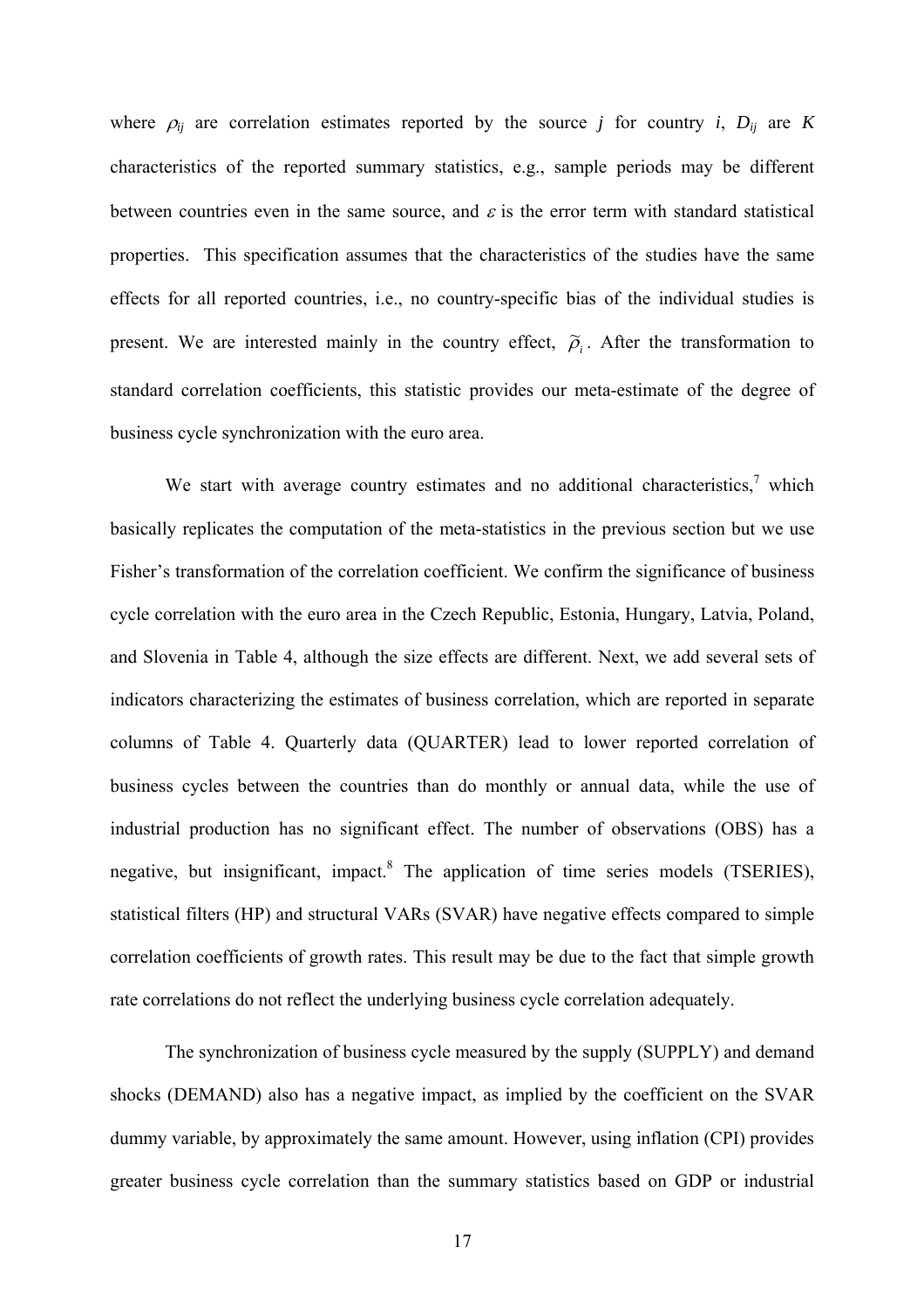production (Q). We also investigate possible publication bias. We find a negative trend in the reported correlation coefficients (YEAR), which is measured by the de-meaned year of publication. This pattern is confirmed if we include year dummies. Year of publication is preferable to comparable indicators for the applied time period, i.e., starting and final year of the sample in the surveyed publications. In contrast, a dummy for journal publications (JP) is not significant. We also find that authors affiliated with the central banks in the CEECs (ACEE) tend to be more conservative than authors working for the eurosystem (AEMU) or in academic institutions.

In the next step, we include all of the characteristics in a single equation. The results indicate that characteristics describing the variables have the most robust influence. Conversely, we see that variables designed to capture possible publication bias are no longer significant. If we drop insignificant variables, our preferred meta-regression consists of a dummy for statistical filters, supply and demand shocks, a dummy for inflation used as a variable to measure the business cycles, and the year of publication. In this specification, as well as in the majority of specifications including only a subset of the characteristics, we find positive and significant correlation of business cycles with the euro area for all CEECs ranging from 0.1 for Lithuania to 0.5 for Hungary. Consequently, these differences between the CEECs are even larger than in the original studies. Moreover, the ranking of CEECs conforms to that in the previous section, although recent analysis indicates a slightly better ranking for the Czech Republic.

We now analyze the robustness of the preferred estimation in Table 5, noting that several authors, e.g., Campos and Coricelli (2002), Fidrmuc and Korhonen (2003, 2004) and Babetskii et al., (2002) claim that earlier studies are less reliable because of the shorter period and the transitional recession. First, we exclude all studies utilizing data before 1995 because they are likely to be biased by the transitional recession. Second, we consider only results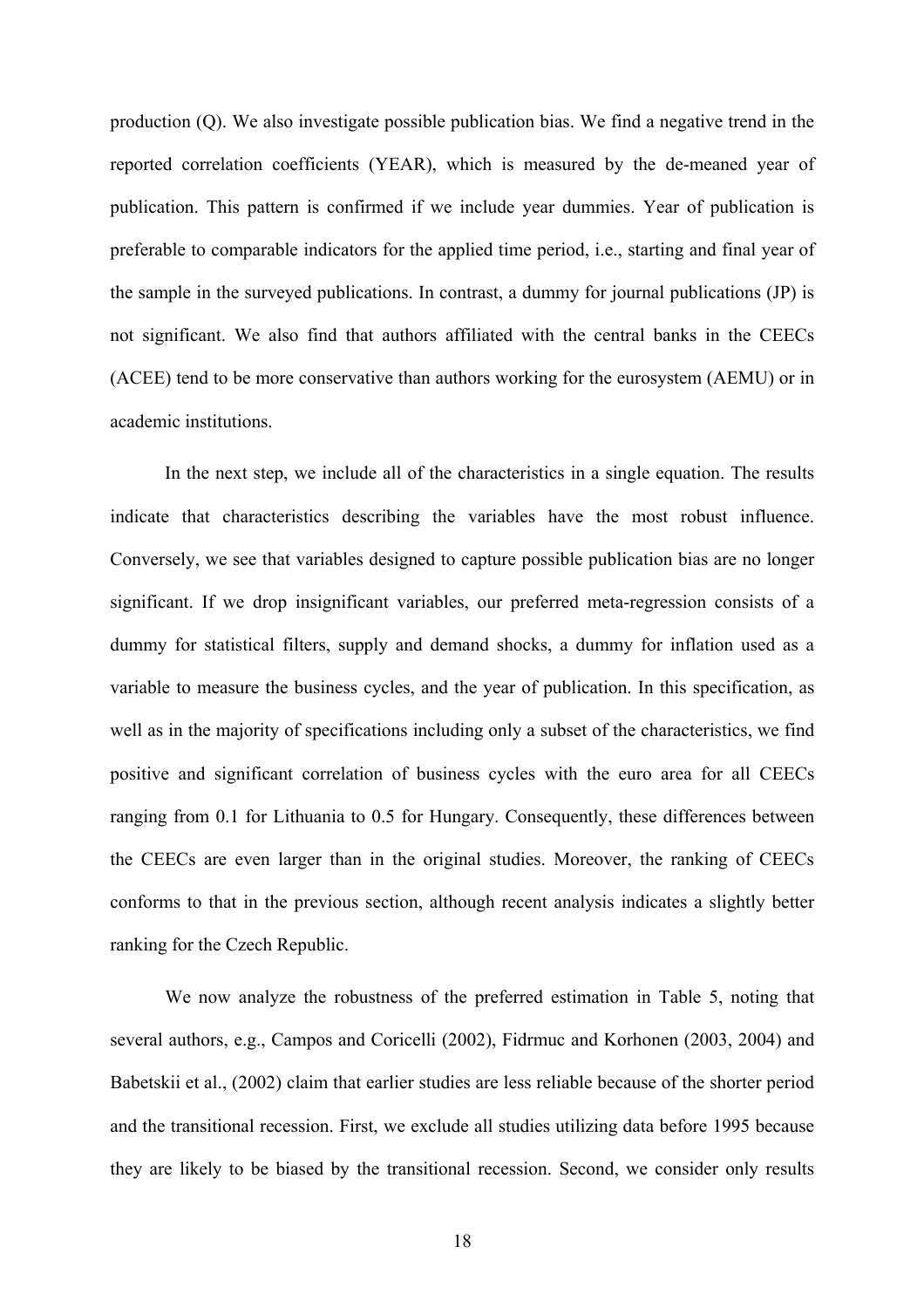published after 2002 because longer and more reliable time series have been available for these studies. Finally, we include only studies based on structural VARs because this methodology seems to dominate the current discussion. In general, these reformulations do not change the results with respect to our explanatory variables. The ranking of the countries remains nearly unchanged. However, Poland and the Czech Republic show a slightly higher degree of business cycle correlation with the euro area, while the Slovenian correlation becomes somewhat smaller.

We next restrict our data set to publications using quarterly data or five Central European countries (CE5) with the highest number of observations. In addition, we control for outliers identified as observations for which the residuals normalized by the standard error of regression are larger in absolute value than 1.95. Using this criterion, we identify 25 outliers, or approximately 5% of observations, spread evenly across the countries. Table 5 indicates that all explanatory variables of the preferred regression, with the possible exception of the correlation of inflation<sup>9</sup>, retain their signs and remain significant. To check further the importance of the inflation correlation for the overall results, we delete observations based on this correlation from the final regression. This final sensitivity check confirms the previous findings. Moreover, the ranking of the countries remains stable throughout the sensitivity tests. This robustness analysis allows us to conclude that our results are not overly sensitive to the exact specification used.

## **5 Conclusion**

Our literature survey documents large differences among publications analyzing the fulfillment of the OCA criteria by the CEECs. Nevertheless, meta-analysis confirms that the economic cycles in several CEECs are highly correlated with the euro area cycle. Despite the apparent lack of consensus, a careful examination of the studies indicates that we actually know much about business cycle correlation between the euro area and the new EU members.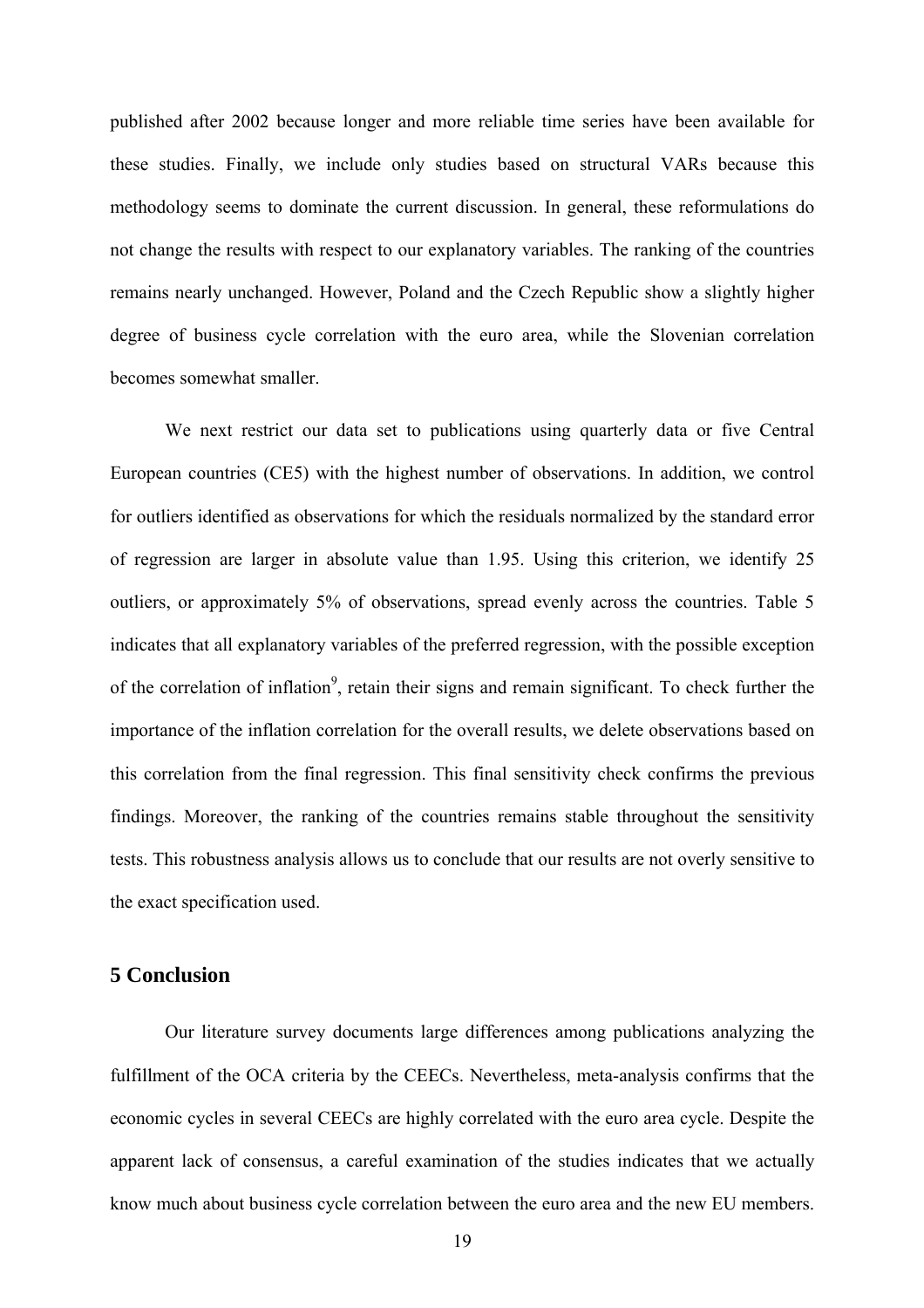Many new EU member states, especially Hungary, Poland and Slovenia, have achieved a relatively high degree of business cycle correlation with the euro area. Although the Baltic countries are not always included in the studies surveyed, we find evidence that Estonia has achieved a certain degree of convergence with the euro area cycle. Indeed, the correlation of business cycles in several CEECs appears to match or exceed that of several of the smaller, peripheral monetary union members.

Of course, the new EU countries may want to join the euro area for reasons unrelated to OCA criteria. For example, all Baltic countries already fix their currencies to the euro within very narrow or zero bands, even though the correlation of their business cycles with the euro area cycle is not among the highest of new EU countries. For a small country with illiquid financial markets, a floating exchange rate may be a source of large, destabilizing shocks, which makes a fixed exchange rate and ultimately monetary union desirable as Coricelli et al.(2006) discuss. Furthermore, joining the euro area is a political decision related to the general progress of a country's integration within the EU. Nevertheless, even if the ultimate decision to join the monetary union is political, the degree of business cycle correlation will have an impact on the cost-benefit calculation.

In our meta-analysis of studies dealing with business cycle correlation, we confirm relatively high correlations for many new EU member countries. In addition, we find that characteristics of individual studies have had a clear impact on the estimated correlations. For example, studies using quarterly data report lower correlations on average than those analyzing monthly data. Simple growth rate correlations are higher than correlations calculated from models with more economic structure. For these reasons, some economists trust the more conservative estimates. In addition, we do not observe any effect of the country of residence of the researcher. Not surprisingly, we find that central bankers tend be more conservative in their estimates. Our analysis implies that the business cycle correlation of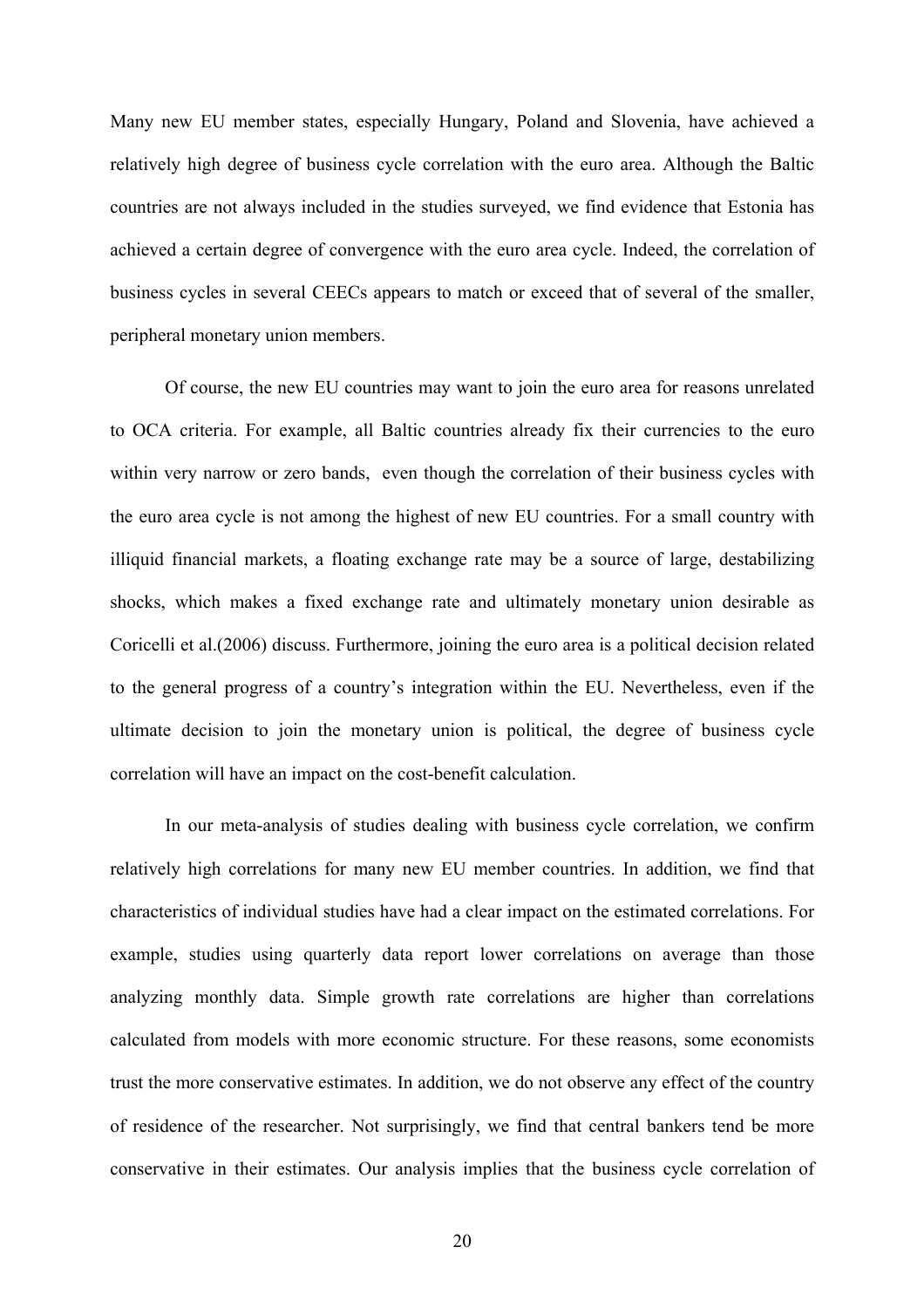most new EU member countries is sufficiently high as not to hinder membership in the monetary union. Indeed, several current members of the euro area have lower business cycle correlations than do new EU members. Moreover, business cycle correlation is only one criterion of successful participation in a monetary union. Economic policies also need to be congruent with the demands of the monetary union.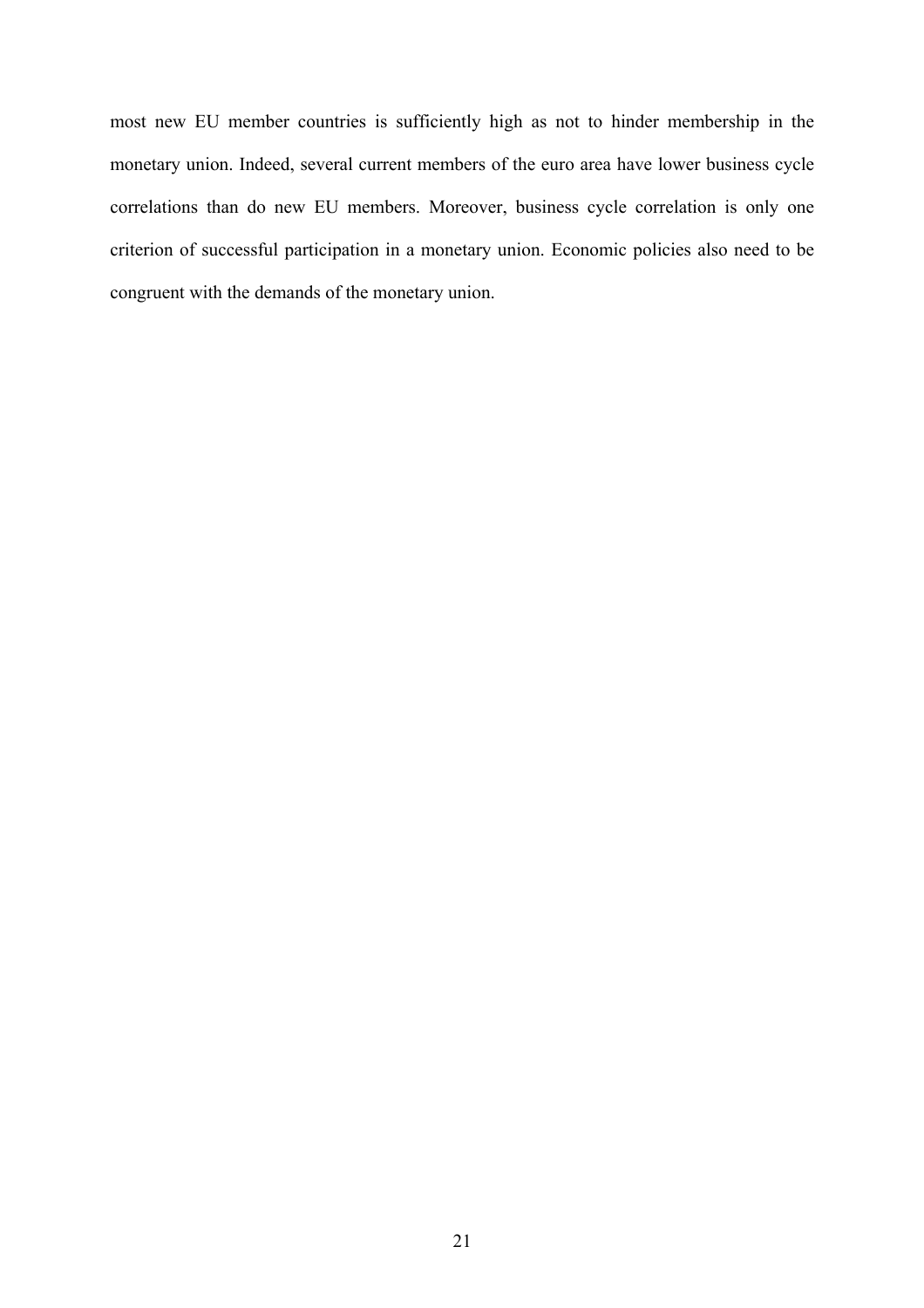#### **References**

- Artis, Michael, 2003a. Is there a European business cycle? Working Paper No. 1053. CESifo, Munich.
- Artis, Michael, 2003b. Analysis of European and United Kingdom Business Cycles and Shocks. Available at www.hm-treasury.gov.uk, HM Treasury.
- Artis, Michael, Marcellino, Massimiliano, Proietti, Tommaso, 2004. Characterising the business cycles for accession countries. Discussion Paper No. 4457. CEPR, London.
- Artis, Michael, Zhang, Wenda, 1997. International business cycles and the ERM: Is there a European business cycle? International Journal of Finance and Economics 2, 1099-1158.
- Babebtskii, Ian, 2004. EU enlargement and endogeneity of some OCA criteria: Evidence from the CEECs. Czech National Bank Working Paper No. 2, Prague.
- Babetskii, Ian, Boone, Laurence, Maurel, Mathilde, 2002. Exchange rate regimes and supply shocks asymmetry: The case of the accession countries. Discussion Paper No. 3408. CEPR, London.
- Babetskii, Ian, Boone, Laurence, Maurel, Mathilde, 2004. Exchange rate regimes and shocks asymmetry: The case of the accession countries. Journal of Comparative Economics 32, 212-229.
- Backé, Peter, Fidrmuc, Jarko, Reininger, Thomas, Schardax, Franz, 2003. Price dynamics in Central and Eastern European EU accession countries. Emerging Markets Finance and Trade 39, 42-78.
- Backé, Peter, Thimann, Christian, Arratibel, Olga, Calvo-Gonzalez, Oscar, Mehl, Arnaud, Nerlich, Carolin, 2004. The acceding countries' strategies towards ERM II and the adoption of the euro: An analytical review. ECB Occasional Paper No.10. Frankfurt am Main.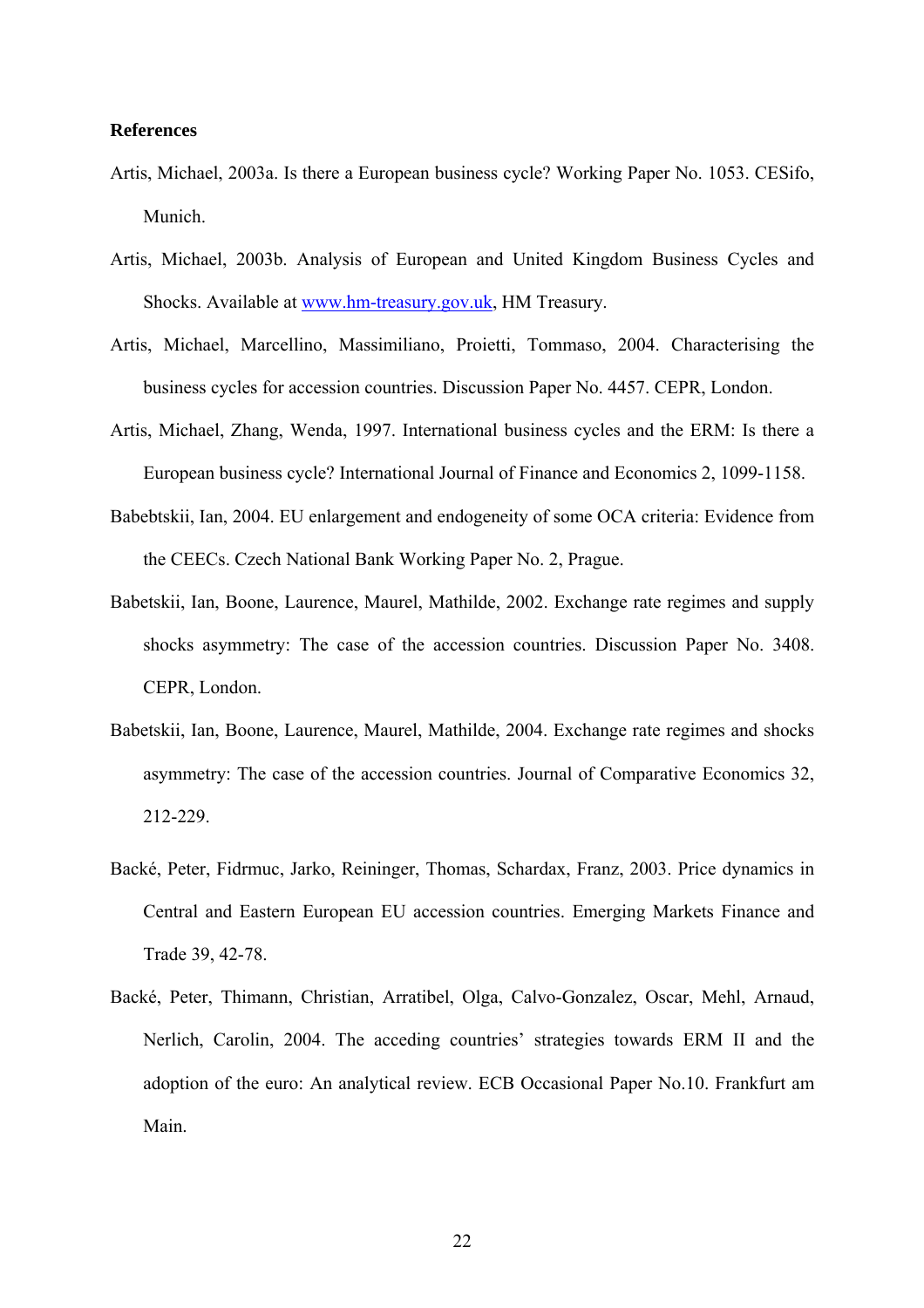- Barrell, Ray, Holland, Dawn, 2004. Modelling the accession countries: An analysis of symmetric and asymmetric structural shocks and the spillover effects in relation to the EU. CEPR-EABCN Conference on Business Cycle and Acceding Countries. Vienna.
- Bayoumi, Tamin, Eichengreen, Barry, 1993. Shocking aspects of European monetary integration. In: Torres, Francisco, Giavazzi, Francesco (Eds.), Growth and Adjustment in the European Monetary Union, Cambridge University Press, Oxford, pp. 193-230.
- Berger, Helge, de Haan, Jakob, Inklaar, Robert, 2004. Restructuring the ECB. In: Berger, Helge, Moutos, Thomas (Eds.), Managing European Union Enlargement, MIT Press, Cambridge, MA, pp. 29-72.
- Blanchard, Olivier J., Quah, Danny, 1989. The dynamic effects of aggregate demand and supply disturbances. American Economic Review 79, 655-673.
- Błaszkiewicz, Monika, Wozniak, Przemyslaw, 2003. Do candidate countries fit the optimumcurrency-area criteria? Studies & Analysis No. 267. Center for Social and Economic Research, Warsaw.
- Boone, Laurence, Maurel, Mathilde, 1998. Economic convergence of the CEECs with the EU. Discussion Paper No. 2018. CEPR, London.
- Boone, Laurence, Maurel, Mathilde, 1999. An optimal currency area perspective of the EU enlargement to the CEECs. Discussion Paper No. 2119. CEPR, London.
- Boreiko, Dimitri, 2002. EMU and accession countries: Fuzzy cluster analysis of membership. Working Paper No. 71. Oesterreichische Nationalbank, Vienna.
- Boreiko, Dimitri, 2003. EMU and accession countries: Fuzzy cluster analysis of membership. International Journal of Finance & Economics 8, 309-325.
- Borghijs, Alain, Kuijs, Louis, Exchange rates in Central Europe: A blessing or a curse? Working Paper No. 04/2, International Monetary Fund, Washington D.C.
- Borowski, Jakub, 2001. Podatność Polski na szoki asymetryczne a proces akcesji do Unii Gospodarczej i Walutowej. Bank i Kredyt 11-12, 10-21.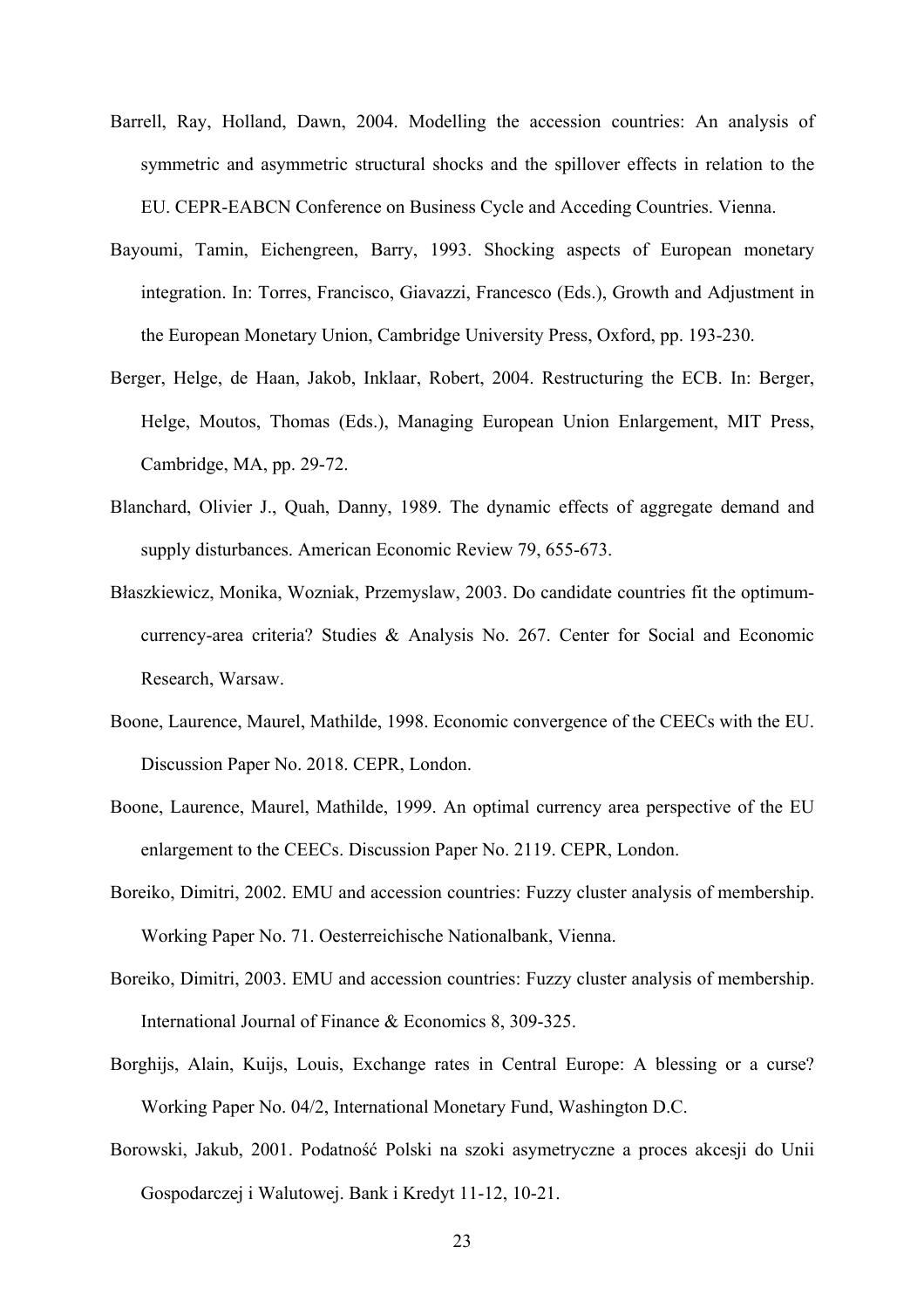- Buiter, Willem H., Grafe, Clemens, 2002. Anchor, float or abandon ship: Exchange rate regimes for accession countries. Discussion Paper No. 3184. CEPR, London.
- Campos, Nauro F., Coricelli, Fabrizio, 2002. Growth in transition: What we know, what we don't, and what we should. Journal of Economic Literature XL, 793-836.
- Clarida, Richard, Galí, Jordi, 1994. Sources of real exchange rate fluctuations: How important are nominal shocks. Working Paper No. 4658. NBER, Cambridge.
- Csajbók, Attila, Csermely, Ágnes, 2002. Adopting the euro in Hungary: Expected costs, benefits and timing. Occasional Paper No. 24. Magyar Nemzeti Bank, Budapest.
- Coricelli, Fabio, Jazbec, Boštjan, Masten, Igor, 2006. Exchange rate pass-through in candidate countries. Journal of Banking and Finance, 30, 1375-1391.
- De Grauwe, Paul, Costa Storti, Claudia, 2005. Effects of monetary policy: A meta-analysis. Working Paper No. 1224. CESifo Munich.
- Darvas, Zsolt, Szapáry, György, 2005. Business cycle synchronization in the enlarged EU: Comovements in the new and old members. Discussion Paper No. 5179. CEPR, London.
- Darvas, Zsolt, Vadas, Gábor, 2005. A new method for combining detrending techniques with application to business cycle synchronization of the new EU members. Working Paper No. 5. Magyar Nemzeti Bank, Budapest.
- Demyanyk, Yuliya, Volosovych, Vadym, 2005. Asymmetry of output shocks in the European Union: The difference between acceding and current members. Discussion Paper No. 4847. CEPR, London.
- Eickmeier, Sandra, Breitung, Jörg, 2005. How synchronized are Central and East European economies with the euro area? Evidence from a structural factor model. Discussion Paper No. 20. Deutsche Bundesbank, Frankfurt am Main.
- Eickmeier, Sandra, Breitung, Jörg, 2006. How synchronized are Central and East European economies with the euro area? Evidence from a structural factor model. Journal of Comparative Economics, 34, .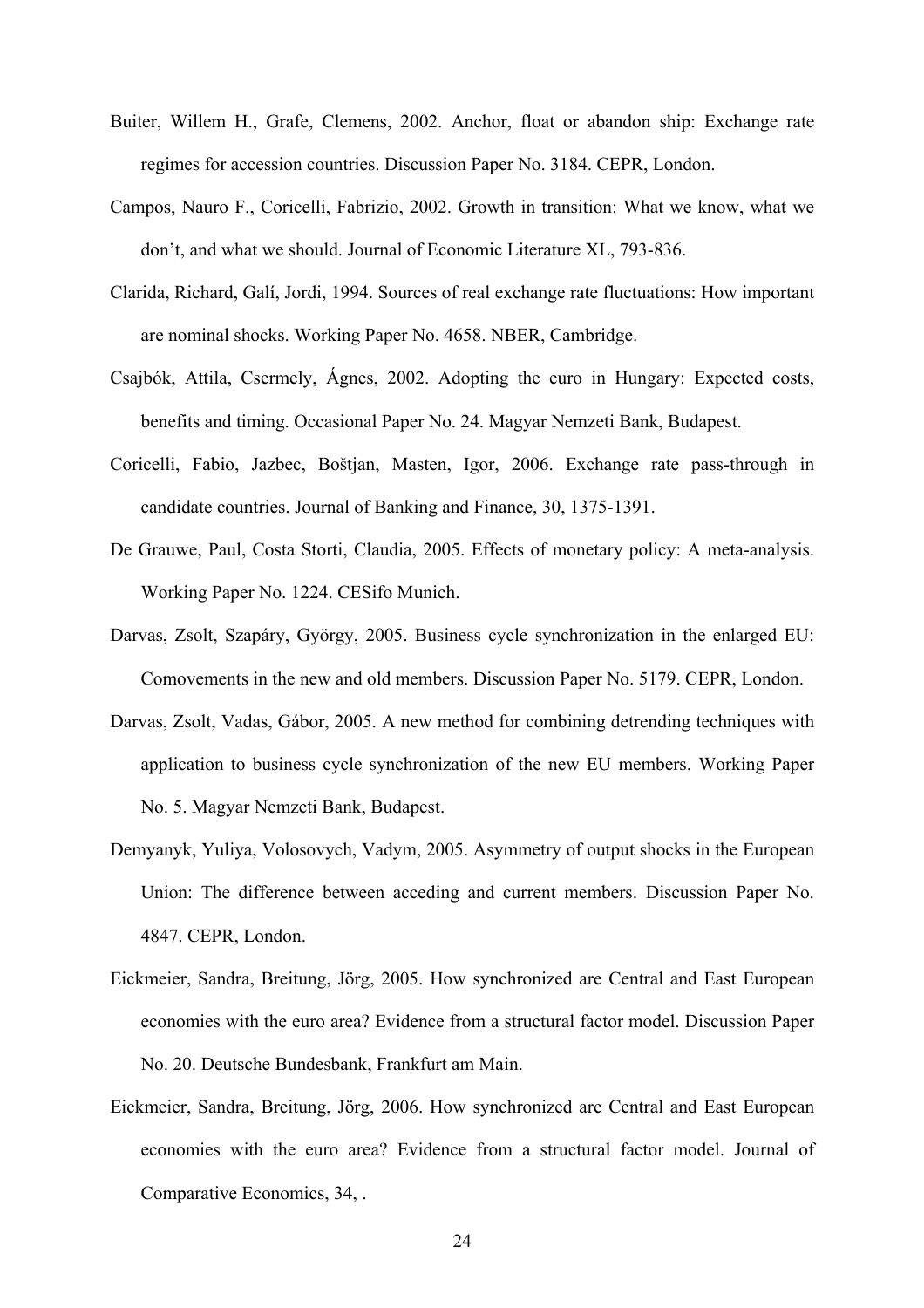- Égert, Balázs and László Halpern, 2006. Equilibrium exchange rates in Central and Eastern Europe: A meta-regression analysis. Journal of Banking and Finance, 30, 1359-1374.
- European Forecasting Network, 2003. EFN Report on the Euro Area Outlook. European Forecasting Network, Bocconi.
- Fidrmuc, Jarko, 2001. The endogeneity of the optimum currency area criteria, intraindustry trade, and EMU enlargement. Discussion Paper No. 106/2001. Centre for Transition Economics, Katholieke Universiteit, Leuven.
- Fidrmuc, Jarko, 2004. The endogeneity of the optimum currency area criteria, intra-industry trade, and EMU enlargement. Contemporary Economic Policy 22, 1-12.
- Fidrmuc, Jarko, Hagara, Eduard, 2004. Podobnosť ponukových a dopytových šokov v EÚ a v pristupujúcich krajinách, Implikácie pre Českú republiku a Slovensko. Politická ekonomie 52, 171-182.
- Fidrmuc, Jarko, Korhonen, Iikka, 2001. Similarity of supply and demand shocks between the euro area and the CEECs. BOFIT Discussion Paper No. 14. Bank of Finland, Institute for Economies in Transition, Helsinki.
- Fidrmuc, Jarko, Korhonen, Iikka, 2003. Similarity of supply and demand shocks between the euro area and the CEECs. Economic Systems 27, 313-334.
- Fidrmuc, Jarko, Korhonen, Iikka, 2004. The euro goes East: Implications of the 2000-2002 economic slowdown for synchronization of business cycles between the euro area and CEECs. Comparative Economic Studies 46, 45-62.
- Frankel, Jeffrey A., Rose, Andrew K., 1998. The endogeneity of the optimum currency area criteria. Economic Journal 108, 1009-1025.
- Frenkel, Michael, Nickel, Christiane, 2002. How symmetric are the shocks and the shock adjustment dynamics between the euro area and Central and Eastern European countries? Working Paper No. 02/222, International Monetary Fund, Washington D.C.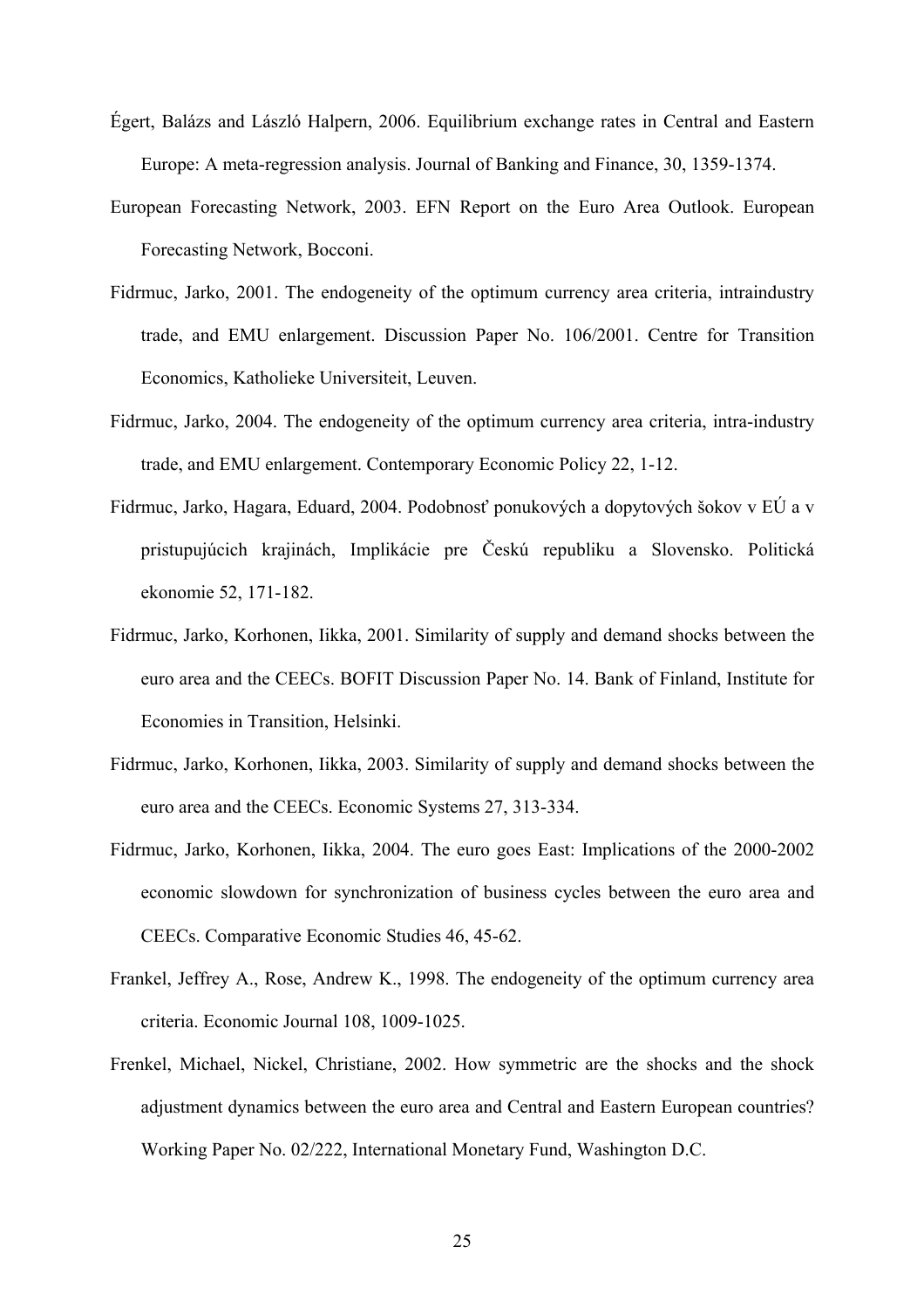- Frenkel, Michael, Nickel, Christiane, 2005. How symmetric are the shocks and the shock adjustment dynamics between the euro area and Central and Eastern European Countries? Journal of Common Market Studies 43, 53-74.
- Frenkel, Michael, Nickel, Christiane, Schmidt, Günter, 1999. Some shocking aspects of EMU enlargement, Research Note No. 99-4, Deutsche Bank, Frankfurt am Main.
- Horníková, Martina, 2003. Optimum Currency Areas and Shock Asymmetry: A Comparison of Europe and the Czech Republic. Mimeo, Central European University, Budapest.
- Horvath, Julius, 2000. Supply and demand shocks in Europe: Large-4 EU members, Visegrad-5 and Baltic-3 countries. Mimeo, Central European University, Budapest.
- Horvath, Julius, Rátfai, Attila, 2004. Supply and demand shocks in accession countries to the European Monetary Union. Journal of Comparative Economics 32, 202-211.
- International Monetary Fund, 2000. Chapter IV: Accession of transition economies to the European Union: Prospects and pressures. In: International Monetary Fund, World Economic Outlook—Prospects and Policy Issues. October 2000, International Monetary Fund, Washington, pp. 138-174.
- Kalemli-Ozcan, Sebnem, Sørensen, Bent E., Yosha, Oved, 2001. Economic integration, industrial specialization, and the asymmetry of macroeconomic fluctuations. Journal of International Economics 55, 107-137.
- Karmann, Alexander, Weimann, Marco, 2004. A closer shock convergence under EMU? Results of a VAR analysis, International Review of Economics and Business (RISEC), 51, 65-77.
- Knell, Markus, Stix, Helmut, 2005. The income elasticity of money demand: A meta analysis of empirical results, Journal of Economic Surveys 19, 513-533.
- Kočenda, Evžen, 2001. Macroeconomic convergence in transition economies. Journal of Comparative Economics 29, 1-23.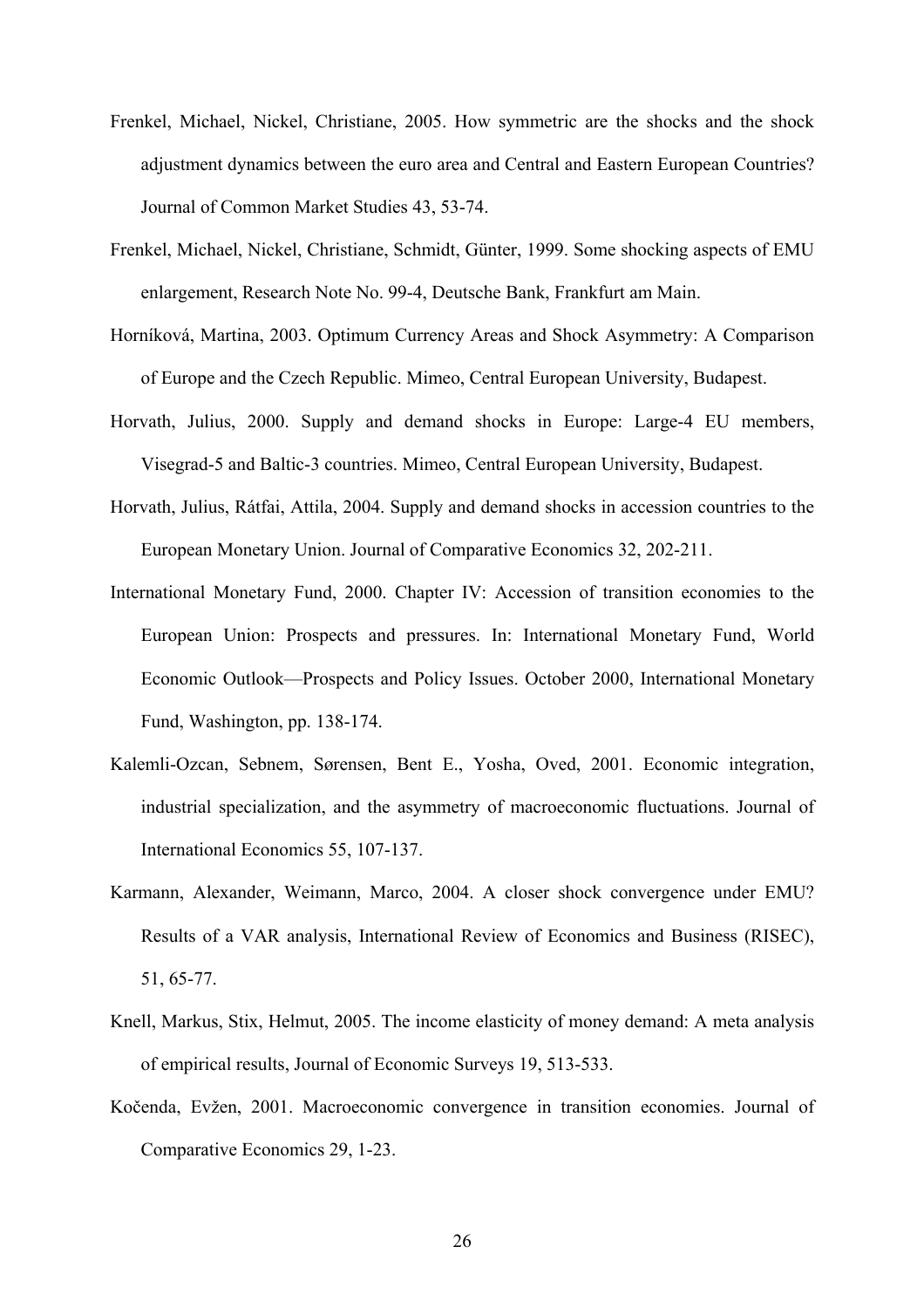- Korhonen, Iikka, 2001. Some empirical tests on the integration of economic activity between the euro area and the accession countries. Discussion Paper No. 9, Bank of Finland, Institute for Economies in Transition, Helsinki.
- Korhonen, Iikka, 2003. Some empirical tests on the integration of economic activity between the euro area and the accession countries: A note. Economics of Transition 11, 1-20.
- Kutan, Ali M., Yigit, Taner M., 2004. Nominal and real stochastic convergence of transition economies. Journal of Comparative Economics 32, 23-36.
- Lättemäe, Raoul, 2003. EMU Accession issues in Baltic countries. Working Paper No. wp17a. Free University Berlin, Jean Monnet Centre of Excellence, Berlin.
- Lipsey, Mark W., Wilson, David B., 2001. Practical Meta Analysis. Applied Social Research Methods Series, Vol. 49, SAGE Publications, London.
- Luikmel, Peeter, Randveer, Martti, 2003. The Synchronisation of the Estonian Business Cycle with its Main Trading Partners in Business Cycles – Country Experiences, ICFAI University Press, Hyderabad.
- Maurel, Mathilde, 2002. On the way of EMU enlargement towards CEECs: What is the appropriate exchange rate regime? Discussion Paper No. 3409. CEPR, London.
- Mundell, Robert A., 1961. A theory of optimum currency area. American Economic Review 51, 657-665.
- Mundell, Robert A., 1973. Uncommon arguments for common currencies. In: Johnson, Harry G., Swoboda, Alexander K. (Eds.), The Economics of Common Currencies. London: Allen and Unwin, pp. 114-132.
- Ramos, Raúl, Suriñach, Jordi, 2004. Shocking aspects of European enlargement. Eastern European Economics, 42, 36-57.
- Rose, Andrew K., Stanley, T.D., 2005. A meta analysis of the effect of common currencies on international trade. Journal of Economic Surveys 19, 347-365.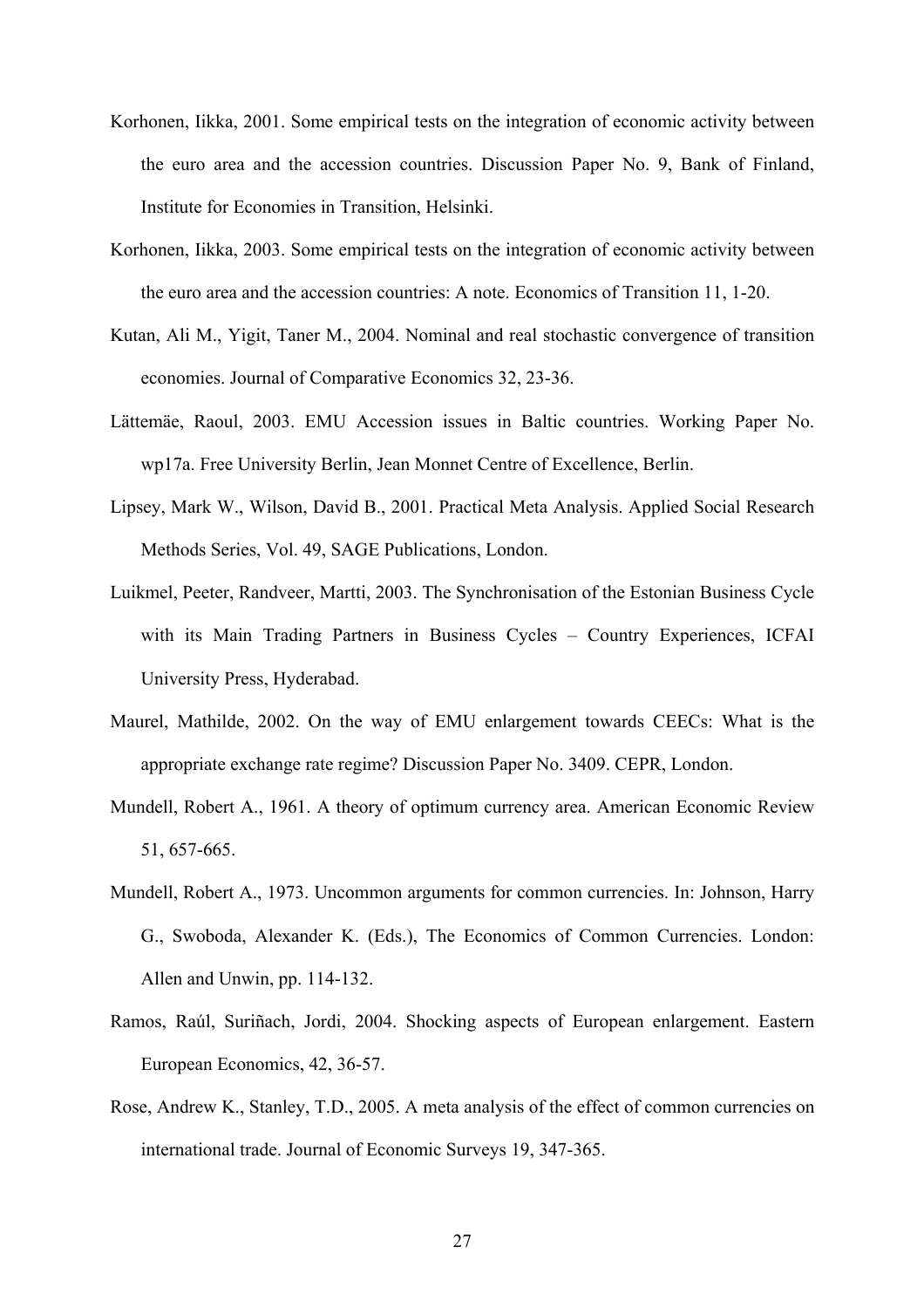- Stanley, T.D., 2001. Wheat from chaff: Meta-analysis as quantitative literature review. Journal of Economic Perspectives 15, 131-150.
- Stanley, T.D., Jarrell, Stephen B., 2005. Meta regression analysis: A quantitative method of literature surveys, Journal of Economic Surveys 19, 299-308.
- Süppel, Ralph, 2003. Comparing economic dynamics in the EU and CEE accession countries. Working Paper No. 267. ECB, Frankfurt am Main.
- Traistaru, Iulia, 2004. Transmission channels of business cycles synchronization in an enlarged EMU. Working Paper No. B18. Center for European Integration Studies, ZEI, Bonn.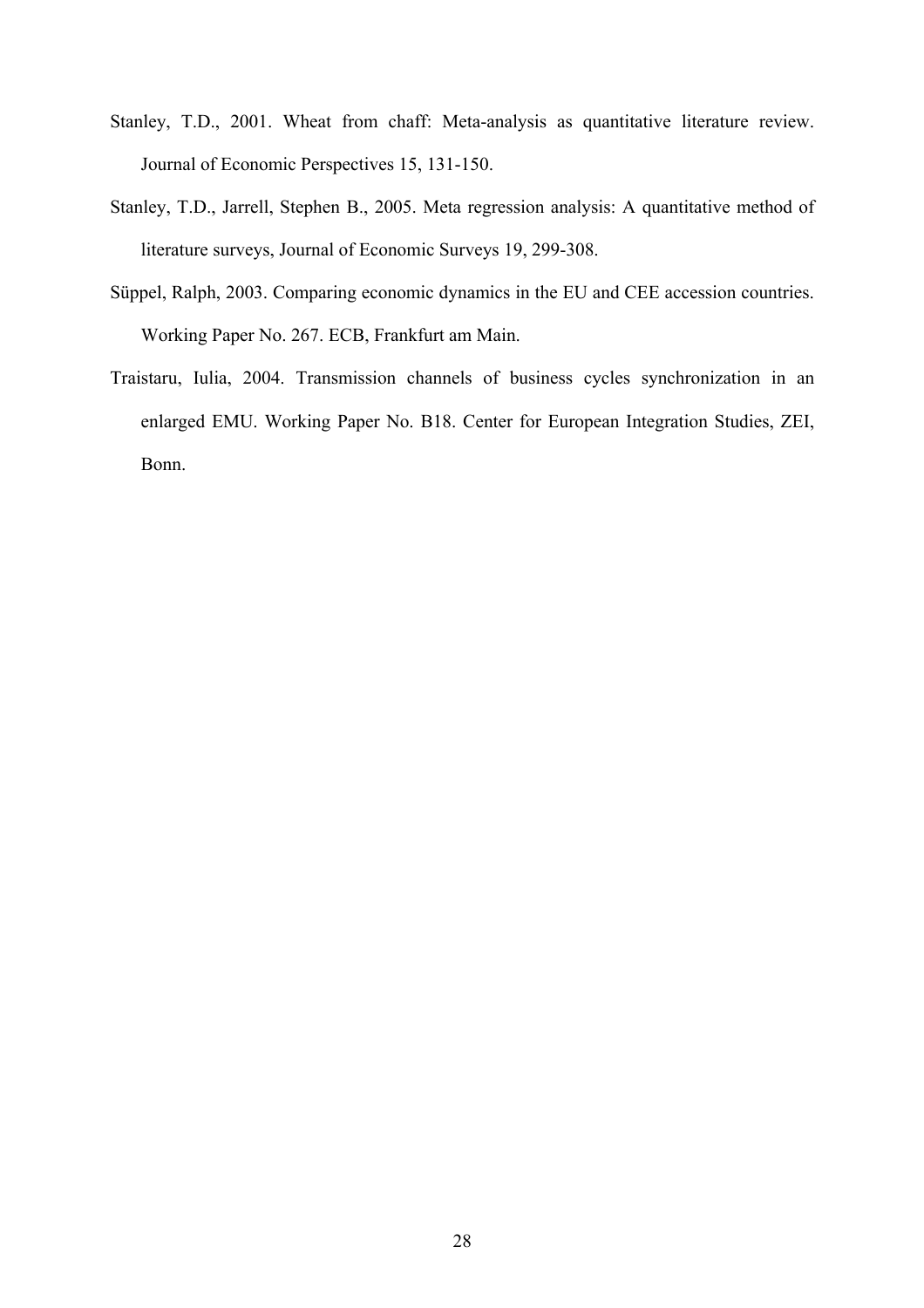# **Table 1: Studies surveyed, 1998-2005**

| <b>Authors</b>                  | <b>Countries</b>       | <b>Method</b>                    | Frequency | Reference |
|---------------------------------|------------------------|----------------------------------|-----------|-----------|
|                                 |                        |                                  |           | country   |
| Boone and Maurel (1998)         | CZ, HU, PL, SI         | HP Filter (UR and IP)            | monthly   | Germany   |
| Frenkel et al. (1999)           | CE5, BG, EE, LV        | Supply and demand shocks         | quarterly | Germany   |
| Horvath (2000)                  | $CE5$ , $B3$           | Supply and demand shocks         | quarterly | Germany   |
| Korhonen (2001, 2003)           | CE5,B3,RO              | VAR (correlation of IRF)         | monthly   | Euro area |
| Fidrmuc and Korhonen (2001,     | CE10                   | Supply and demand shocks         | quarterly | Euro area |
| 2003)                           |                        |                                  |           |           |
| Fidrmuc (2001, 2004)            | <b>CE10</b>            | Correlation (GDP and IP)         | quarterly | Germany   |
| IMF (2000)                      | CE10                   | Correlation (GDP and inflation)  | annually  | Germany   |
| Borowski (2001)                 | $\mathbf{P}\mathbf{L}$ | Correlation of IP growth rates   | monthly   | Germany   |
| Babetskii et al. (2002, 2004)   | CE5, EE, LV, RO        | Supply and demand shocks         | quarterly | EU15      |
|                                 |                        | (Kalman filter)                  |           |           |
| Buiter and Grafe (2002)         | CZ, EE, HU, PL, SI     | Correlation of inventory changes | annually  | Germany   |
| Csajbók and Csermely (2002)     | CE4                    | Supply and demand shocks         | quarterly | euro area |
| Boreiko (2002, 2003)            | <b>CE10</b>            | $HP$ Filter $/IP$                | monthly   | Germany   |
| Frenkel and Nickel (2002, 2005) | CE5, BG, EE, LV        | Supply and demand shocks         | quarterly | euro area |
| Backé et al. (2003)             | <b>CE10</b>            | HP Filter (inflation)            | monthly   | euro area |
| Błaszkiewicz and Wozniak        | $CE5$ , $B3$           | Correlation (GDP)                | quarterly | euro area |
| (2003)                          |                        |                                  |           |           |
| EFN (2003)                      | CE5,B3                 | Supply, demand, monetary shocks  | quarterly | euro area |
| Horníková (2003)                | $\operatorname{CZ}$    | SVAR (IP, inflation, money)      | monthly   | euro area |
| Luikmel and Randveer (2003)     | EE                     | HP Filter (GDP)                  | quarterly | euro area |
| Süppel (2003)                   | CE5,B3                 | Supply and demand shocks         | quarterly | EU15      |
| Lättemäe (2003)                 | CE5,B3                 | Supply, demand, monetary shocks  | quarterly | euro area |
| Artis et al. (2004)             | CE5,B3                 | $HP$ Filter $/IP$                | monthly   | euro area |
| Backé et al. (2004)             | CE5,B3                 | Supply and demand shocks         | quarterly | euro area |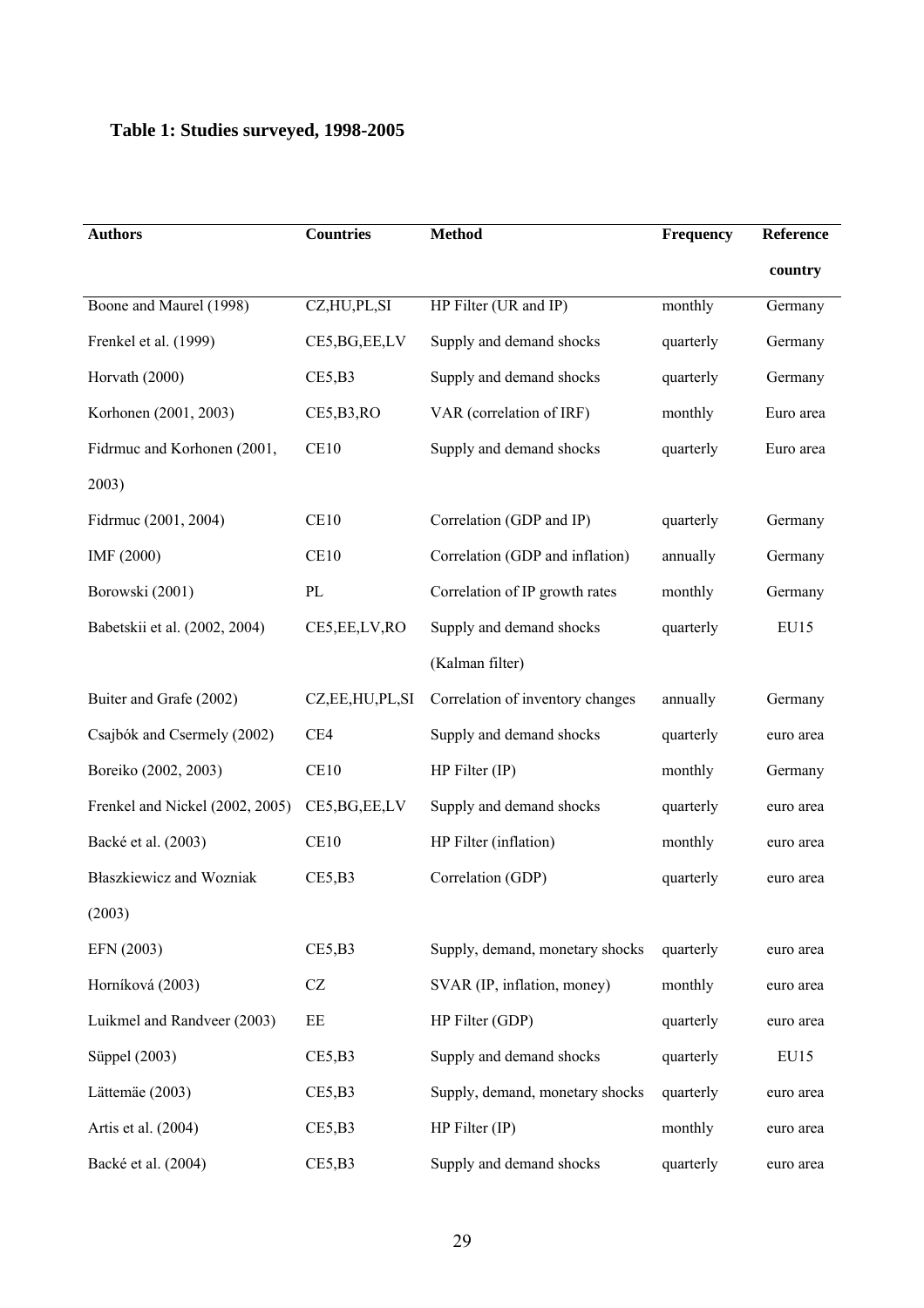| Babetskii (2004)              | CE5, EE, LV, RO        | Supply and demand shocks        | quarterly | EU15             |
|-------------------------------|------------------------|---------------------------------|-----------|------------------|
|                               |                        | (Kalman filter)                 |           |                  |
| Barrell and Holland (2004)    | CZ, HU, PL             | Macro model (NiGEM)             | quarterly | Germany          |
| Berger et al. (2004)          | $CE5$ , $B3$ , $RO$    | $HP$ Filter $/IP$               | monthly   | euro area        |
| Fidrmuc and Korhonen (2004)   | CE5,B3,BG              | Supply and demand shocks        | quarterly | euro area        |
| Fidrmuc and Hagara (2004)     | $CE5$ , $B3$ , $BG$    | Supply and demand shocks        | quarterly | euro area        |
| Horvath and Rátfai (2004)     | CE5,B3                 | Supply and demand shocks        | quarterly | Germany          |
| Karmann and Weimann (2004)    | $CE5$ , B <sub>3</sub> | Supply and demand shocks        | quarterly | Germany          |
| Ramos and Suriñach (2004)     | $CE5$ , $B3$           | Supply, demand, monetary shocks | quarterly | euro area        |
| Traistaru (2004)              | CE5,B3                 | HP filter (GDP)                 | quarterly | euro area        |
| Darvas and Szapáry (2005)     | CE5,B3                 | HP Filter (GDP)                 | quarterly | euro area        |
| Darvas and Vadas (2005)       | CE5,B3                 | Five different filters (GDP)    | quarterly | euro area        |
| Demyanyk and Volosovych       | CE5,B3                 | Correlation of GDP growth rates | quarterly | EU <sub>25</sub> |
| (2005)                        |                        |                                 |           |                  |
| Eickmeier and Breitung (2005) | $CE5$ , B3             | Dynamic correlation (GDP, CPI)  | quarterly | euro area        |

Key: CE4 –Czech Republic, Hungary, Poland, and Slovakia CE5 – CE4 and Slovenia, B3 – Estonia, Latvia and Lithuania, BG – Bulgaria, CZ –Czech Republic, EE - Estonia, HU - Hungary, LV – Latvia, LT – Lithuania, PL - Poland, RO – Romania, SI – Slovenia. CE10 – all countries.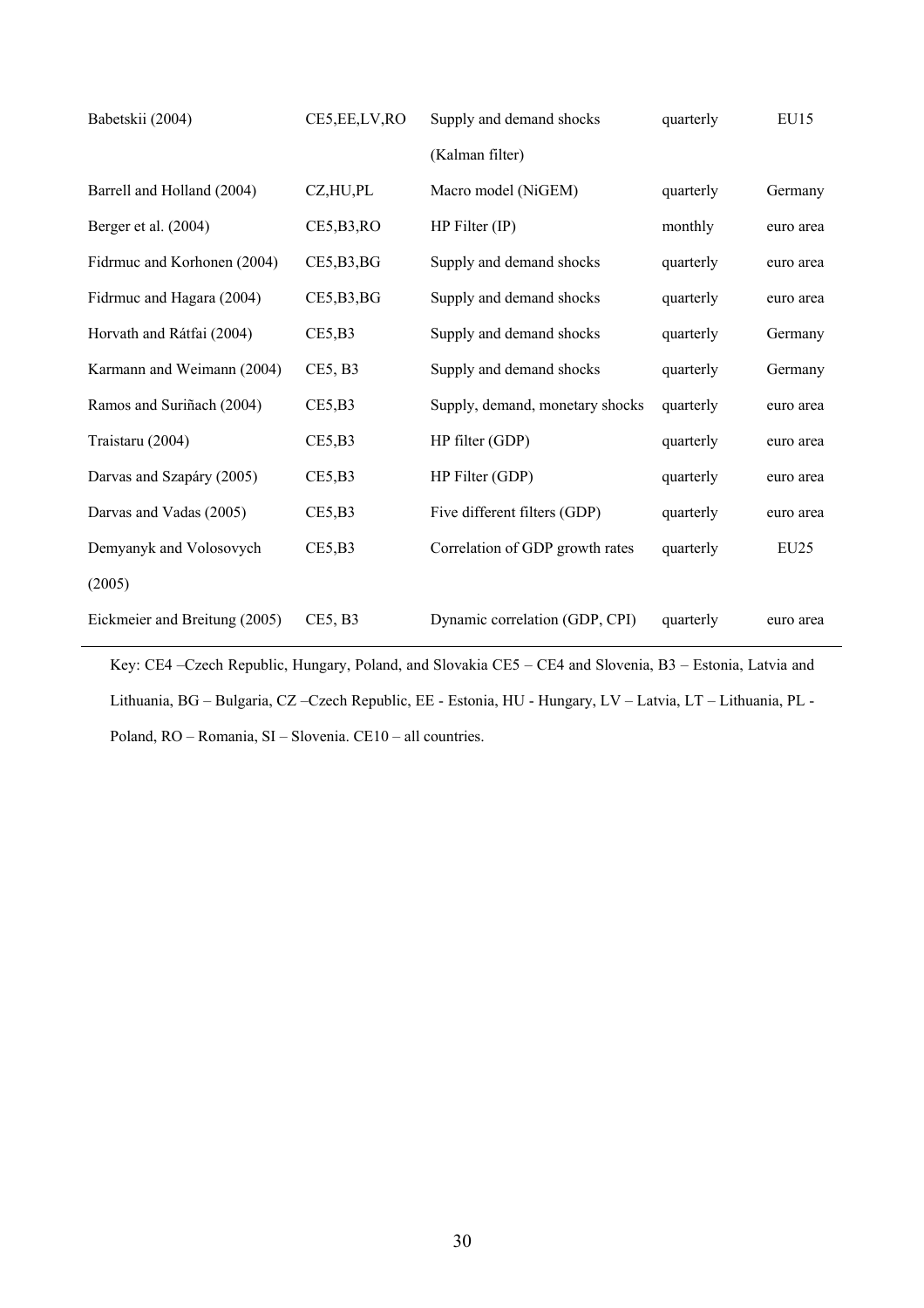## **Table 2: Meta-statistics**

|                 | <b>CE10</b> | <b>CZ</b> | H <sub>U</sub> | PL                                                       | S <sub>K</sub> | <b>SI</b> | EE       | LV         | LT       | BG       | RO                             |
|-----------------|-------------|-----------|----------------|----------------------------------------------------------|----------------|-----------|----------|------------|----------|----------|--------------------------------|
| Observ.         | 463         | 58        | 57             | 58                                                       | 54             | 54        | 53       | 51         | 47       | 17       | 14                             |
| Mean            | 0.153       | 0.166     | 0.359          | 0.249                                                    | 0.014          | 0.257     | 0.141    | 0.104      | $-0.069$ | 0.075    | 0.069                          |
| Median          | 0.140       | 0.141     | 0.320          | 0.290                                                    | 0.020          | 0.263     | 0.110    | 0.110      | $-0.120$ | 0.030    | $-0.010$                       |
| Maximum         | 0.980       | 0.840     | 0.930          | 0.880                                                    | 0.900          | 0.980     | 0.980    | 0.960      | 0.920    | 0.480    | 0.860                          |
| Minimum         | $-0.740$    | $-0.390$  | $-0.400$       | $-0.690$                                                 | $-0.740$       | $-0.460$  | $-0.570$ | $-0.490$   | $-0.660$ | $-0.593$ | $-0.193$                       |
| Std. Dev.       | 0.334       | 0.261     | 0.297          | 0.325                                                    | 0.335          | 0.334     | 0.306    | 0.280      | 0.375    | 0.269    | 0.285                          |
| <b>Skewness</b> | 0.013       | 0.361     | $-0.141$       | $-0.780$                                                 | 0.202          | $-0.224$  | 0.354    | 0.372      | 0.737    | $-0.595$ | 1.737                          |
| Kurtosis        | 2.929       | 2.832     | 2.828          | 3.949                                                    | 3.441          | 2.627     | 3.378    | 4.007      | 3.240    | 3.343    | 5.352                          |
| Jarque-Bera     | 0.112       | 1.327     |                | $0.258$ $8.056^{**}$                                     | 0.807          | 0.767     | 1.425    | 3.329      | 4.367    |          | $1.088$ $10.272$ <sup>**</sup> |
| t-statistic     |             |           |                | 9.879 4.846*** 9.115*** 5.831*** 0.307 5.652*** 3.347*** |                |           |          | $2.658***$ | $-1.259$ | 1.152    | 0.905                          |

Note: The symbols  $*, **$ , and  $***$  denote significance levels of 10%, 5%, and 1%, respectively.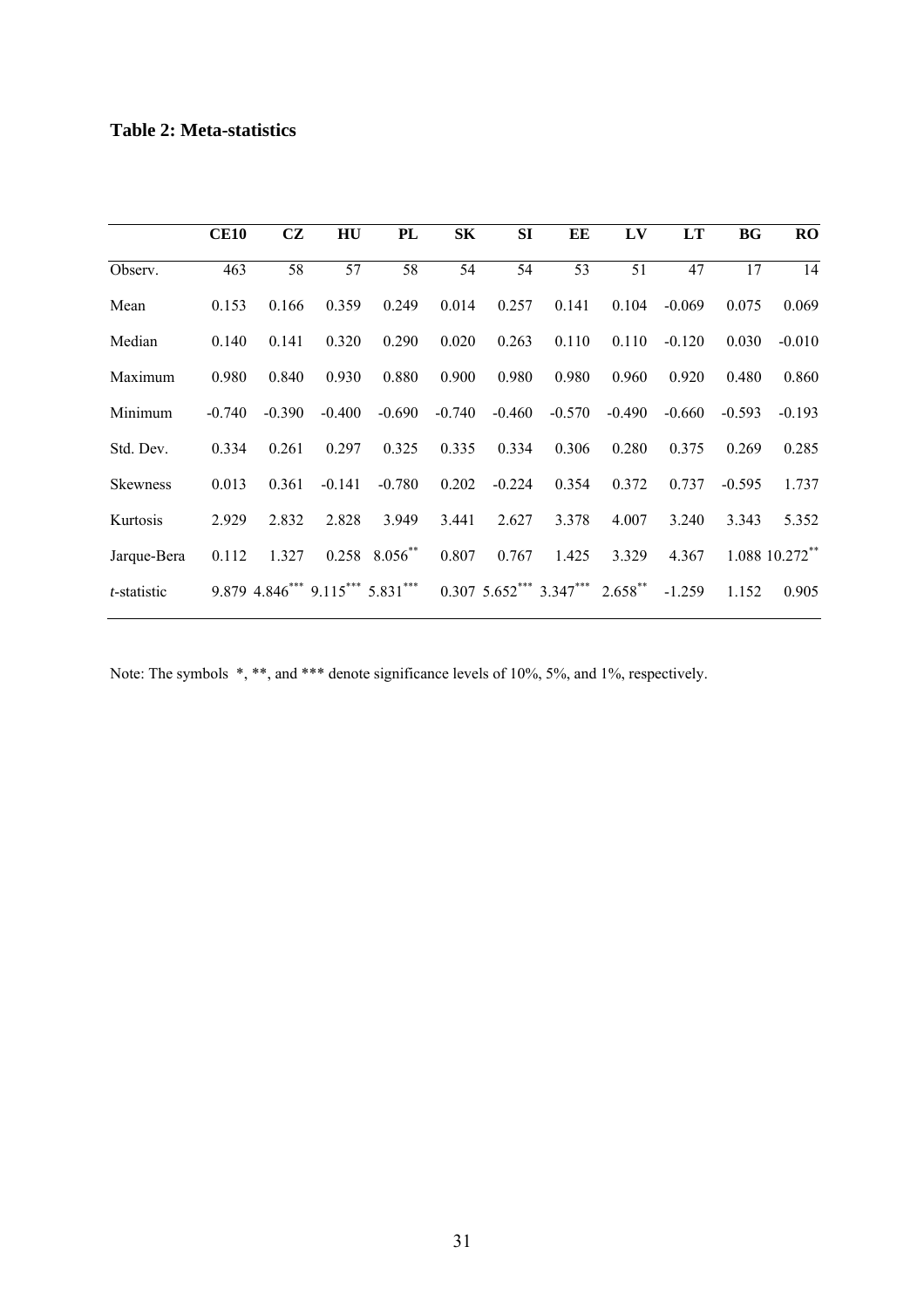## **Table 3: Test of correlation equality between the CEECs**

|                  | CZ          | HU                             | PL                       | <b>SK</b>   | SI           | ЕE            | LV <sub></sub> |
|------------------|-------------|--------------------------------|--------------------------|-------------|--------------|---------------|----------------|
| HU               | $0.0008***$ |                                |                          |             |              |               |                |
| PL               | $0.0247***$ | 0.1286                         |                          |             |              |               |                |
| ${\bf S}{\bf K}$ |             | $0.0415$ ** $0.0000$ ***       | $0.0005***$              |             |              |               |                |
| SI               |             | $0.0577^*$ $0.0955^*$ $0.4023$ |                          | $0.0020***$ |              |               |                |
| EE               | 0.3638      |                                | $0.0008$ *** $0.0184$ ** | 0.1031      | $0.0413***$  |               |                |
| LV               | 0.2925      |                                | $0.0004$ *** $0.0113$ ** | 0.1339      | $0.0278***$  | 0.4308        |                |
| LT               | $0.0107***$ | $0.0000^{***}$                 | $0.0002***$              | 0.1929      | $0.0006$ *** | $0.0280^{**}$ | $0.0370***$    |

Notes:

- i. We report *p*-values of *t*-tests of equal means.
- ii. The symbols \*, \*\*, and \*\*\* denote significance levels at 10%, 5%, and 1%, respectively.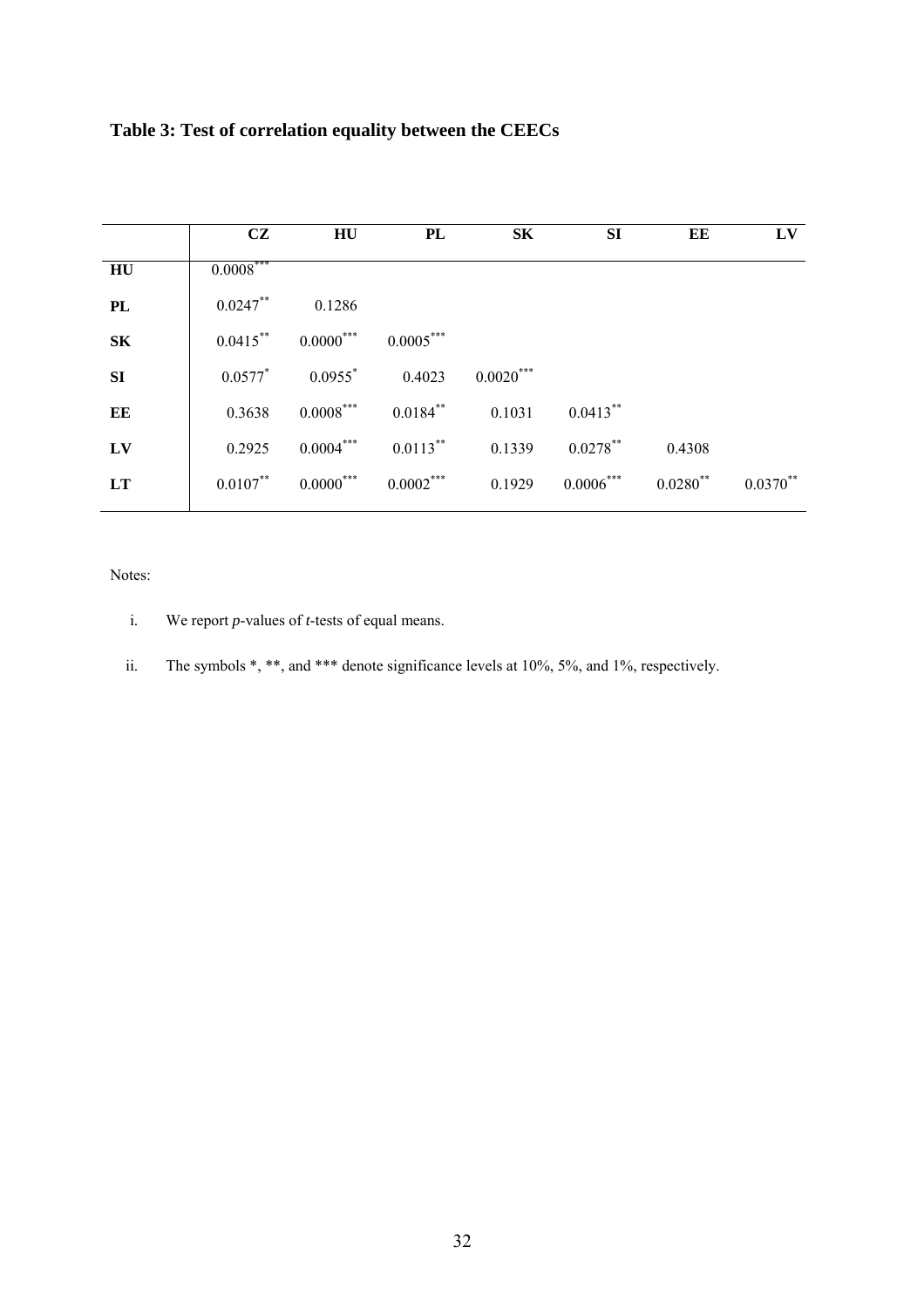|                        | <b>Basic</b> | Data     | Method of                                             | <b>Applied</b> | Publica-   | Authors' | All        | <b>Preferred</b> |
|------------------------|--------------|----------|-------------------------------------------------------|----------------|------------|----------|------------|------------------|
|                        |              |          | estimation frequency estimation variables tions' bias |                |            | bias     | variables  | estimation       |
| $\operatorname{CZ}$    | 0.187        | 0.637    | 0.411                                                 | 0.219          | 0.191      | 0.273    | 0.521      | 0.303            |
|                        | (4.651)      | (4.942)  | (6.033)                                               | (4.500)        | (4.780)    | (5.653)  | (5.030)    | (6.387)          |
| HU                     | 0.437        | 0.887    | 0.661                                                 | 0.468          | 0.441      | 0.521    | 0.762      | 0.555            |
|                        | (7.846)      | (6.701)  | (8.891)                                               | (8.036)        | (7.261)    | (8.661)  | (6.866)    | (8.671)          |
| PL                     | 0.281        | 0.730    | 0.501                                                 | 0.309          | 0.283      | 0.367    | 0.604      | 0.395            |
|                        | (5.385)      | (5.659)  | (6.970)                                               | (5.400)        | (5.067)    | (6.098)  | (5.663)    | (6.645)          |
| <b>SK</b>              | 0.024        | 0.482    | 0.254                                                 | 0.057          | 0.032      | 0.112    | 0.358      | 0.150            |
|                        | (0.436)      | (3.599)  | (3.085)                                               | (0.874)        | (0.557)    | (1.824)  | (3.272)    | (2.396)          |
| $\rm SI$               | 0.318        | 0.766    | 0.539                                                 | 0.346          | 0.323      | 0.398    | 0.642      | 0.435            |
|                        | (4.984)      | (5.314)  | (6.479)                                               | (6.027)        | (4.974)    | (5.460)  | (5.524)    | (6.882)          |
| EE                     | 0.182        | 0.626    | 0.400                                                 | 0.212          | 0.195      | 0.268    | 0.504      | 0.304            |
|                        | (2.997)      | (4.445)  | (4.641)                                               | (3.464)        | (3.112)    | (3.848)  | (4.414)    | (4.844)          |
| $\mathbf{L}\mathbf{V}$ | 0.131        | 0.579    | 0.357                                                 | 0.160          | 0.145      | 0.216    | 0.458      | 0.259            |
|                        | (2.452)      | (4.276)  | (4.625)                                               | (2.965)        | (2.622)    | (3.431)  | (4.240)    | (4.844)          |
| LT                     | $-0.053$     | 0.387    | 0.166                                                 | $-0.033$       | $-0.034$   | 0.039    | 0.265      | 0.071            |
|                        | (0.751)      | (2.710)  | (1.870)                                               | (0.480)        | $(-0.490)$ | (0.526)  | (2.261)    | (0.976)          |
| <b>BG</b>              | 0.077        | 0.509    | 0.298                                                 | 0.095          | 0.054      | 0.144    | 0.353      | 0.167            |
|                        | (1.100)      | (3.725)  | (3.777)                                               | (1.076)        | (0.710)    | (1.797)  | (2.719)    | (1.919)          |
| RO                     | 0.102        | 0.497    | 0.275                                                 | 0.048          | $-0.004$   | 0.155    | 0.303      | 0.133            |
|                        | (1.016)      | (3.262)  | (2.425)                                               | (0.487)        | $(-0.053)$ | (1.457)  | (2.291)    | (1.565)          |
| <b>MONTH</b>           |              | $-0.080$ |                                                       |                |            |          | 0.129      |                  |
|                        |              | (0.481)  |                                                       |                |            |          | (0.725)    |                  |
| <b>QUARTER</b>         |              | $-0.434$ |                                                       |                |            |          | $-0.145$   |                  |
|                        |              | (3.460)  |                                                       |                |            |          | $(-1.195)$ |                  |
| <b>OBS</b>             |              | $-0.003$ |                                                       |                |            |          | $-0.005$   |                  |
|                        |              | (1.915)  |                                                       |                |            |          | $(-2.644)$ |                  |

**Table 4: Meta-regressions of business cycle correlations between the euro area and the CEECs**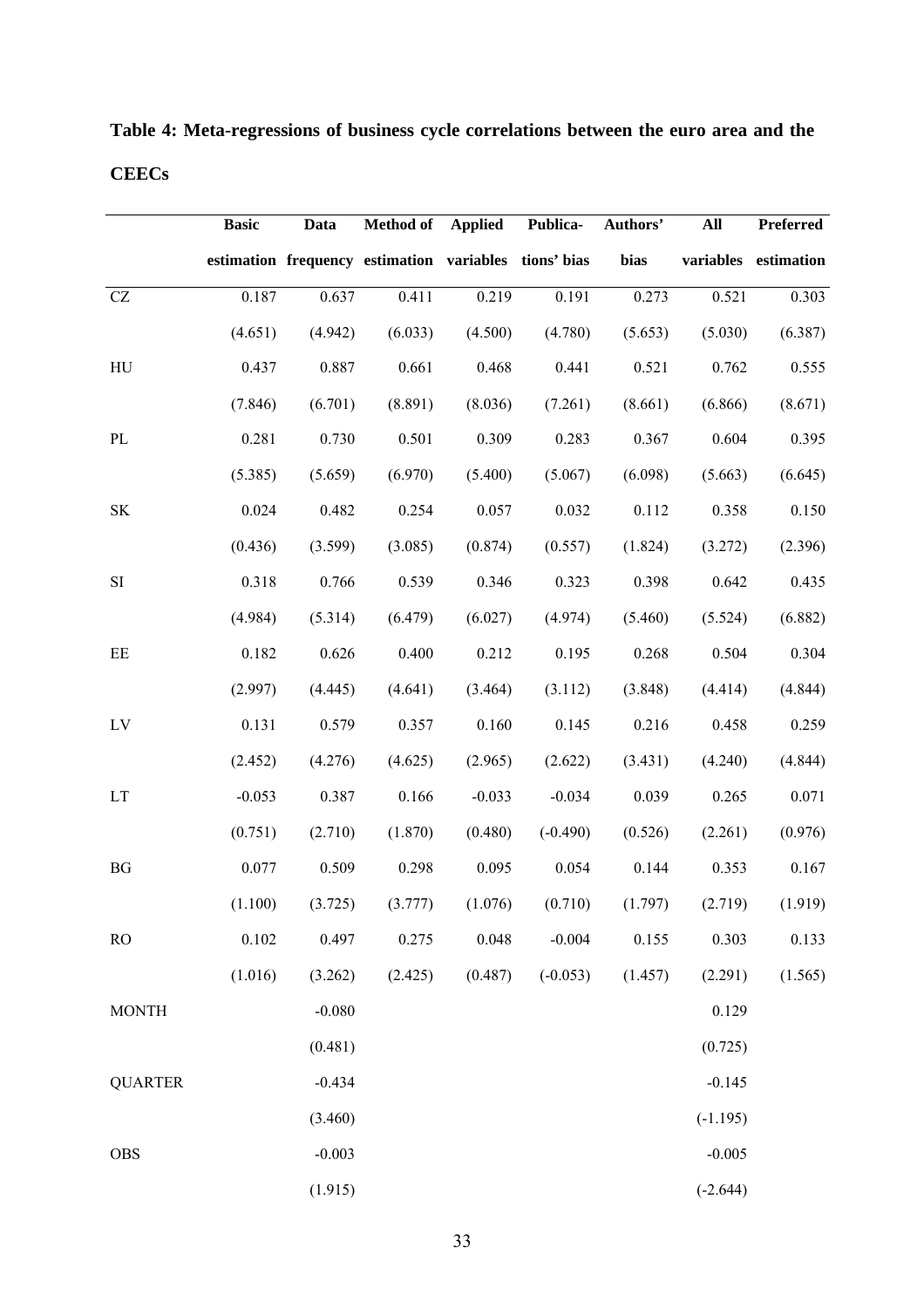| <b>TSERIES</b>        |       |       | $-0.194$ |          |            |          | $-0.031$   |          |
|-----------------------|-------|-------|----------|----------|------------|----------|------------|----------|
|                       |       |       | (2.014)  |          |            |          | $(-0.349)$ |          |
| <b>SVAR</b>           |       |       | $-0.319$ |          |            |          | $-0.025$   |          |
|                       |       |       | (5.101)  |          |            |          | $(-0.331)$ |          |
| HP                    |       |       | $-0.189$ |          |            |          | $-0.062$   | $-0.120$ |
|                       |       |       | (2.663)  |          |            |          | $(-0.831)$ | (2.204)  |
| ${\bf Q}$             |       |       |          | 0.120    |            |          | 0.224      |          |
|                       |       |       |          | (1.894)  |            |          | (2.943)    |          |
| <b>SUPPLY</b>         |       |       |          | $-0.148$ |            |          | $-0.132$   | $-0.233$ |
|                       |       |       |          | (3.719)  |            |          | $(-2.475)$ | (5.349)  |
| <b>DEMAND</b>         |       |       |          | $-0.127$ |            |          | $-0.116$   | $-0.219$ |
|                       |       |       |          | (2.749)  |            |          | $(-2.202)$ | (4.422)  |
| CPI                   |       |       |          | 0.435    |            |          | 0.330      | 0.367    |
|                       |       |       |          | (3.004)  |            |          | (2.725)    | (2.940)  |
| <b>YEAR</b>           |       |       |          |          | $-0.041$   |          | $-0.036$   | $-0.042$ |
|                       |       |       |          |          | $(-2.707)$ |          | $(-2.921)$ | (3.590)  |
| $\rm{JP}$             |       |       |          |          | 0.002      |          | 0.001      |          |
|                       |       |       |          |          | (0.043)    |          | (0.022)    |          |
| $\operatorname{ACEE}$ |       |       |          |          |            | $-0.209$ | $-0.059$   |          |
|                       |       |       |          |          |            | (5.069)  | $(-1.371)$ |          |
| <b>AEMU</b>           |       |       |          |          |            | $-0.073$ | 0.008      |          |
|                       |       |       |          |          |            | (1.768)  | (0.156)    |          |
| Observ.               | 453   | 453   | 453      | 453      | 453        | 453      | 453        | 453      |
| Adjusted $R^2$        | 0.095 | 0.201 | 0.174    | 0.209    | 0.119      | 0.132    | 0.273      | 0.236    |

Note: *t*-statistics are in parentheses.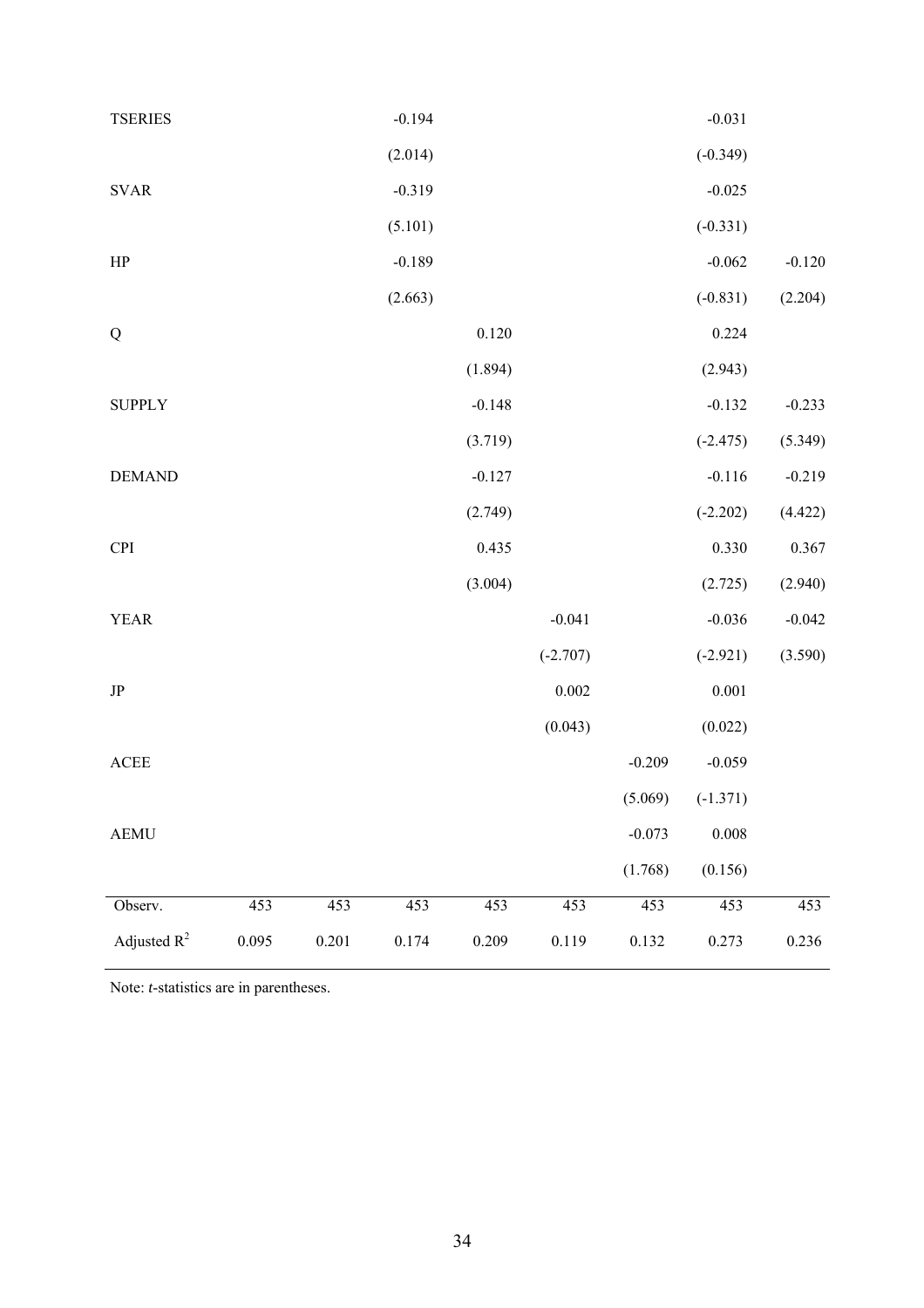## **Table 5: Sensitivity Analysis**

|                            | Preferred  | Data       | <b>Published</b> | Only        | Only quar- | Only       | $\bf No$   | <b>CPI</b> |
|----------------------------|------------|------------|------------------|-------------|------------|------------|------------|------------|
|                            | estimation | from 95    | 2002-05          | <b>SVAR</b> | terly data | CE5        | outliers   | excluded   |
| CZ                         | 0.303      | 0.202      | 0.238            | 0.298       | 0.288      | 0.284      | 0.305      | 0.285      |
|                            | (6.387)    | (2.825)    | (5.037)          | (5.127)     | (5.419)    | (5.368)    | (6.767)    | (5.994)    |
| HU                         | 0.555      | 0.461      | 0.537            | 0.410       | 0.547      | 0.536      | 0.507      | 0.551      |
|                            | (8.671)    | (5.201)    | (8.167)          | (5.487)     | (7.353)    | (7.985)    | (9.926)    | (8.737)    |
| $\mathbf{P}\mathbf{L}$     | 0.395      | 0.363      | 0.338            | 0.332       | 0.347      | 0.377      | 0.430      | 0.366      |
|                            | (6.645)    | (4.573)    | (5.373)          | (4.848)     | (4.769)    | (5.871)    | (9.005)    | (6.148)    |
| $\rm SK$                   | 0.150      | $-0.015$   | 0.062            | 0.138       | 0.088      | 0.130      | 0.127      | 0.118      |
|                            | (2.396)    | $(-0.148)$ | (1.015)          | (2.649)     | (1.271)    | (1.847)    | (2.492)    | (1.867)    |
| $\rm SI$                   | 0.435      | 0.305      | 0.358            | 0.226       | 0.346      | 0.415      | 0.408      | 0.389      |
|                            | (6.882)    | (3.853)    | (6.225)          | (3.402)     | (5.352)    | (6.035)    | (8.351)    | (6.682)    |
| $\rm EE$                   | 0.304      | 0.167      | 0.212            | 0.238       | 0.269      |            | 0.245      | 0.254      |
|                            | (4.844)    | (2.236)    | (3.633)          | (3.996)     | (5.626)    |            | (5.635)    | (4.422)    |
| $\rm LV$                   | 0.259      | 0.142      | 0.163            | 0.160       | 0.209      |            | 0.222      | 0.204      |
|                            | (4.844)    | (2.317)    | (3.550)          | (2.922)     | (4.376)    |            | (4.951)    | (4.150)    |
| $\mathop{\rm LT}\nolimits$ | 0.071      | $-0.081$   | $-0.032$         | 0.010       | 0.020      |            | 0.024      | 0.016      |
|                            | (0.976)    | $(-0.767)$ | $(-0.440)$       | (0.164)     | (0.288)    |            | (0.424)    | (0.214)    |
| <b>BG</b>                  | 0.167      | 0.081      | 0.168            | 0.133       | 0.205      |            | 0.225      | 0.227      |
|                            | (1.919)    | (0.836)    | (3.033)          | (1.319)     | (2.328)    |            | (3.846)    | (3.138)    |
| RO                         | 0.133      | $-0.068$   | 0.046            | 0.209       | 0.155      |            | 0.152      | 0.103      |
|                            | (1.565)    | $(-0.676)$ | (0.841)          | (3.012)     | (2.252)    |            | (1.747)    | (1.623)    |
| HP                         | $-0.120$   | $-0.299$   | $-0.057$         |             | $-0.206$   | $-0.019$   | $-0.101$   | $-0.047$   |
|                            | (2.204)    | $(-2.852)$ | $(-1.074)$       |             | $(-2.767)$ | $(-0.261)$ | $(-2.354)$ | $(-0.871)$ |
| <b>SUPPLY</b>              | $-0.233$   | $-0.182$   | $-0.150$         | $-0.165$    | $-0.206$   | $-0.213$   | $-0.195$   | $-0.205$   |
|                            | (5.349)    | $(-3.223)$ | $(-3.468)$       | $(-3.574)$  | $(-4.262)$ | $(-3.670)$ | $(-5.370)$ | $(-4.767)$ |
| <b>DEMAND</b>              | $-0.219$   | $-0.153$   | $-0.149$         | $-0.137$    | $-0.217$   | $-0.220$   | $-0.198$   | $-0.187$   |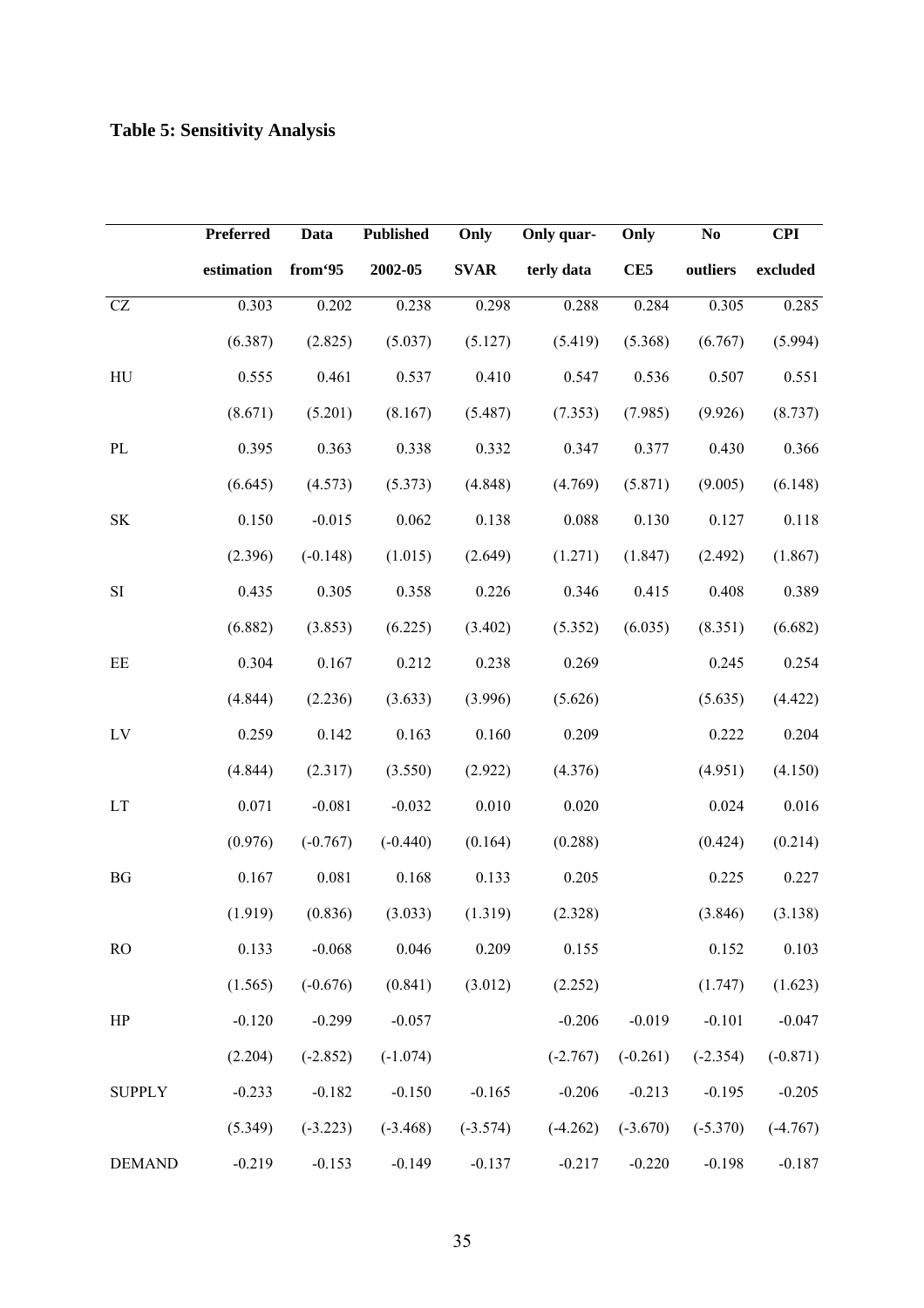|                         | (4.422)  | $(-2.369)$ | $(-2.913)$ | $(-2.645)$ | $(-4.103)$ | $(-3.519)$ | $(-4.661)$ | $(-3.770)$ |
|-------------------------|----------|------------|------------|------------|------------|------------|------------|------------|
| <b>CPI</b>              | 0.367    | 0.339      | 0.022      |            | $-0.057$   | 0.267      | 0.137      |            |
|                         | (2.940)  | (2.481)    | (0.389)    |            | $(-0.745)$ | (1.634)    | (1.726)    |            |
| <b>YEAR</b>             | $-0.042$ | 0.143      |            | 0.015      | 0.011      | $-0.027$   | $-0.035$   | $-0.020$   |
|                         | (3.590)  | (2.911)    |            | (1.101)    | (0.846)    | $(-1.836)$ | $(-3.594)$ | $(-1.837)$ |
| Observ.                 | 453      | 235        | 399        | 250        | 340        | 281        | 438        | 435        |
| Adjusted $\mathbb{R}^2$ | 0.236    | 0.222      | 0.197      | 0.130      | 0.214      | 0.188      | 0.270      | 0.195      |

Notes:

- i. CE5 refers to the Czech Republic, Hungary, Poland, Slovakia, and Slovenia.
- ii. The *t*-statistics are in parentheses.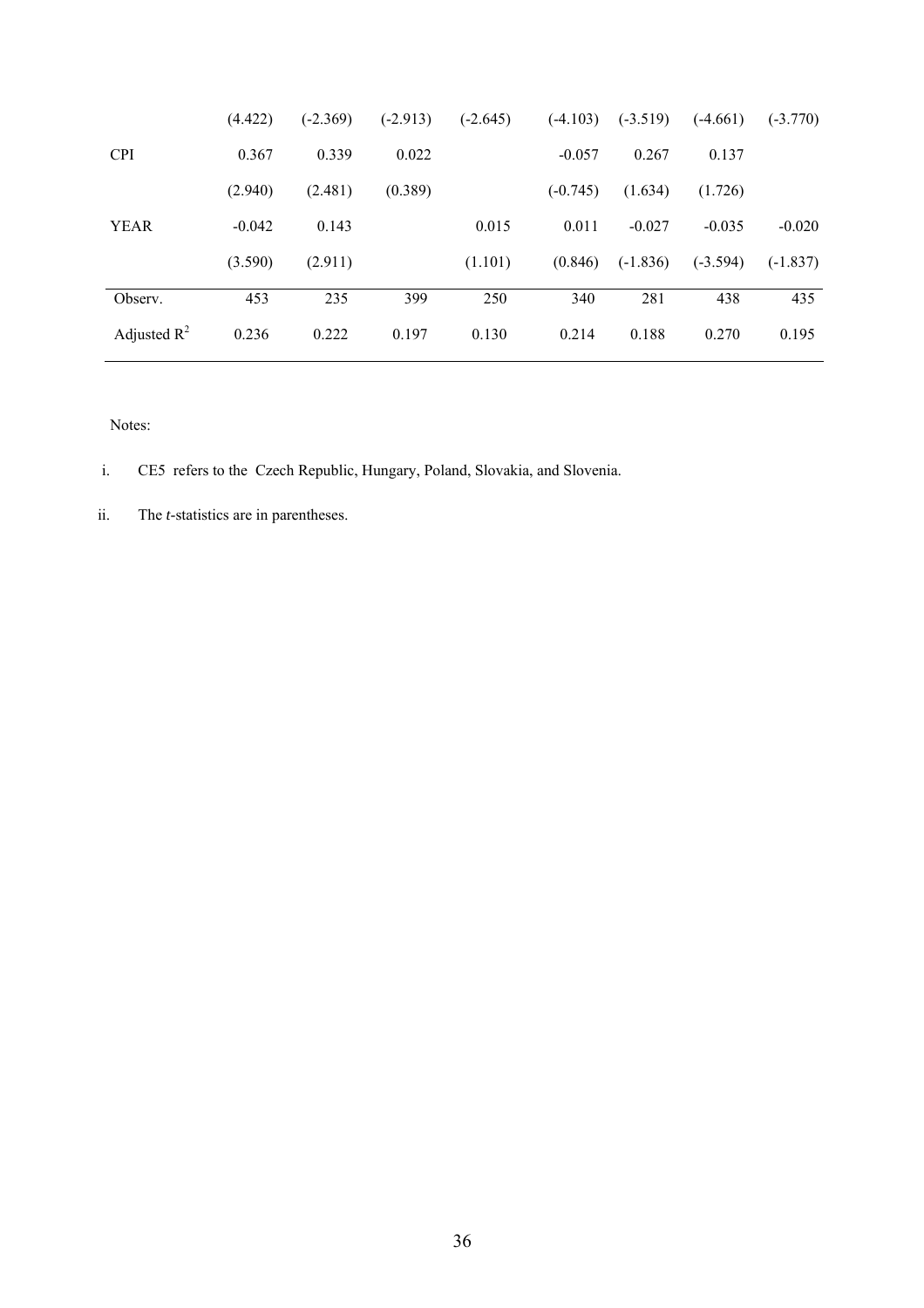## **Figure 1: Number of publications**



1998 1999 2000 2001 2002 2003 2004 2005









**Lithuania**  $\blacksquare$  working paper  $\overline{a}$  

1998 1999 2000 2001 2002 2003 2004 2005



1998 1999 2000 2001 2002 2003 2004 2005





1998 1999 2000 2001 2002 2003 2004 2005



1998 1999 2000 2001 2002 2003 2004 2005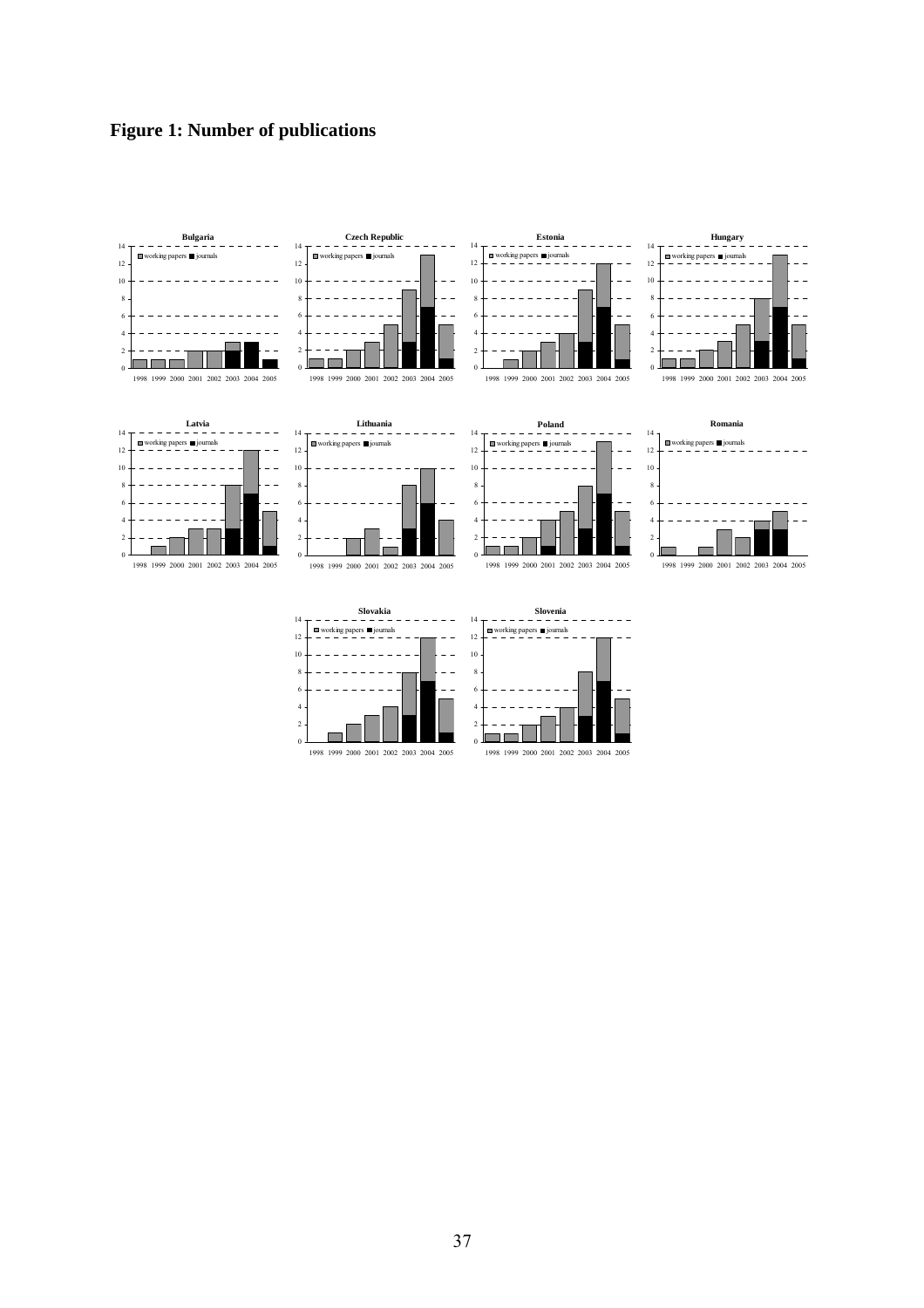

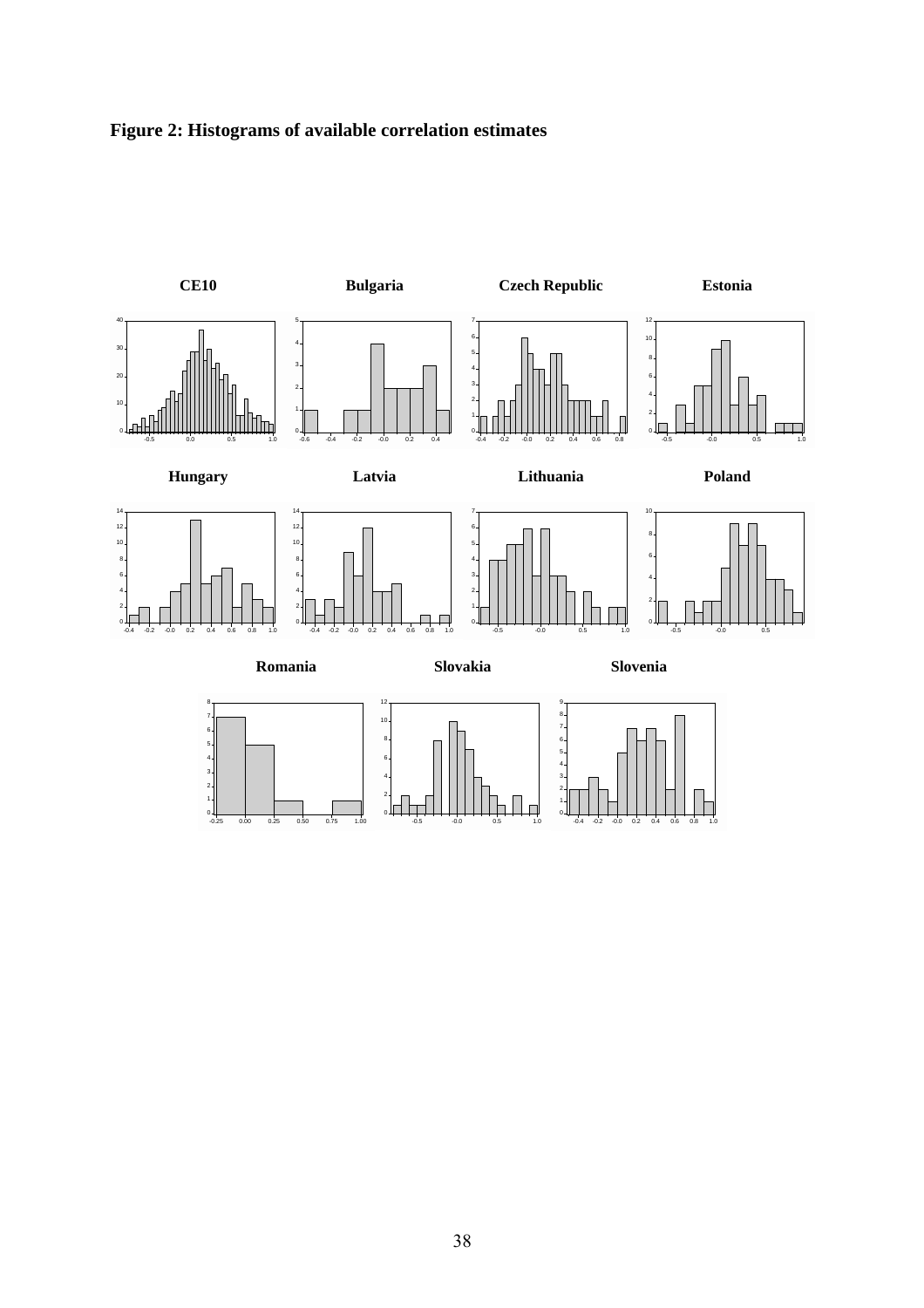**Figure 3: Average and spreads given by plus or minus one standard deviation of rankings** 

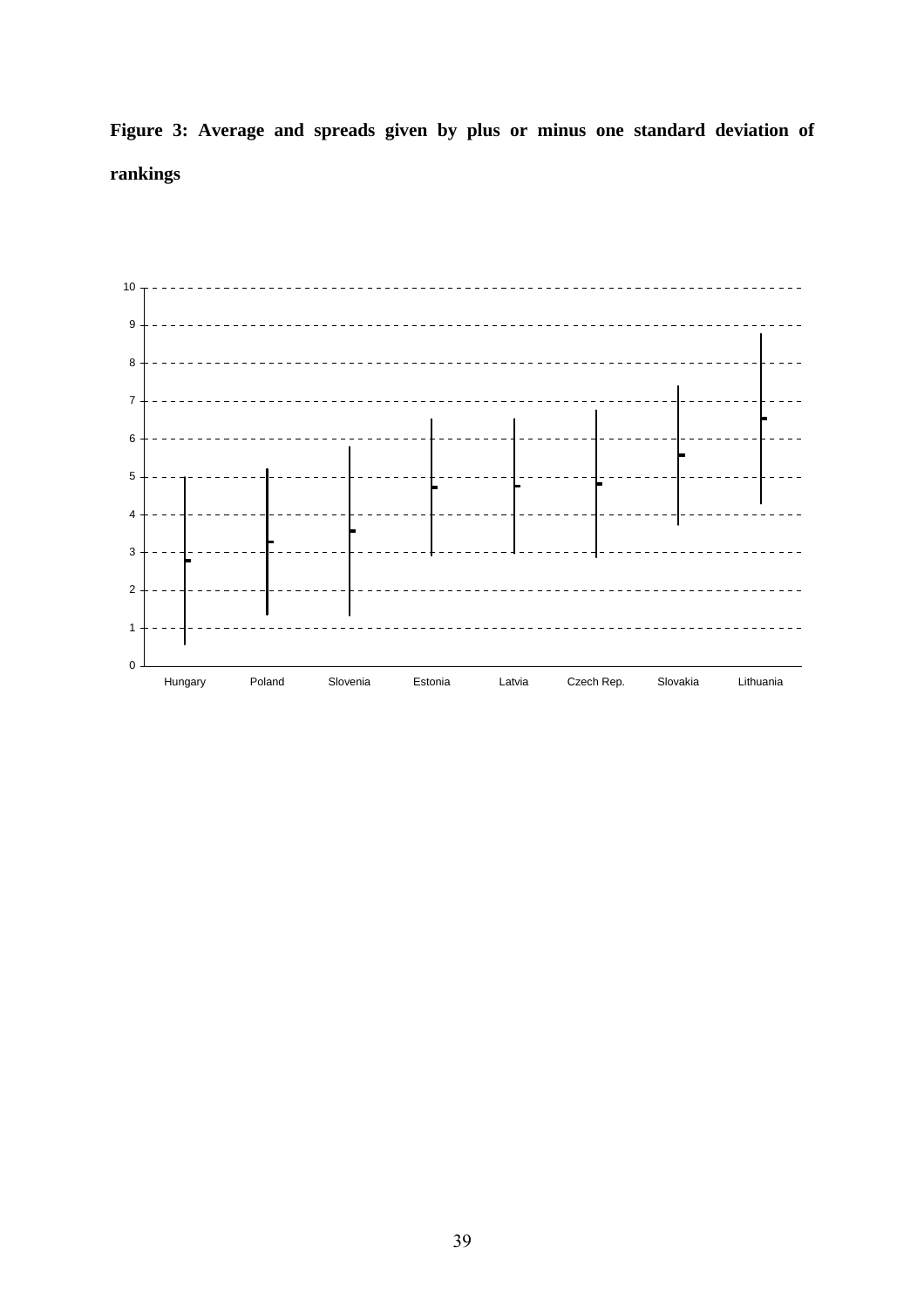

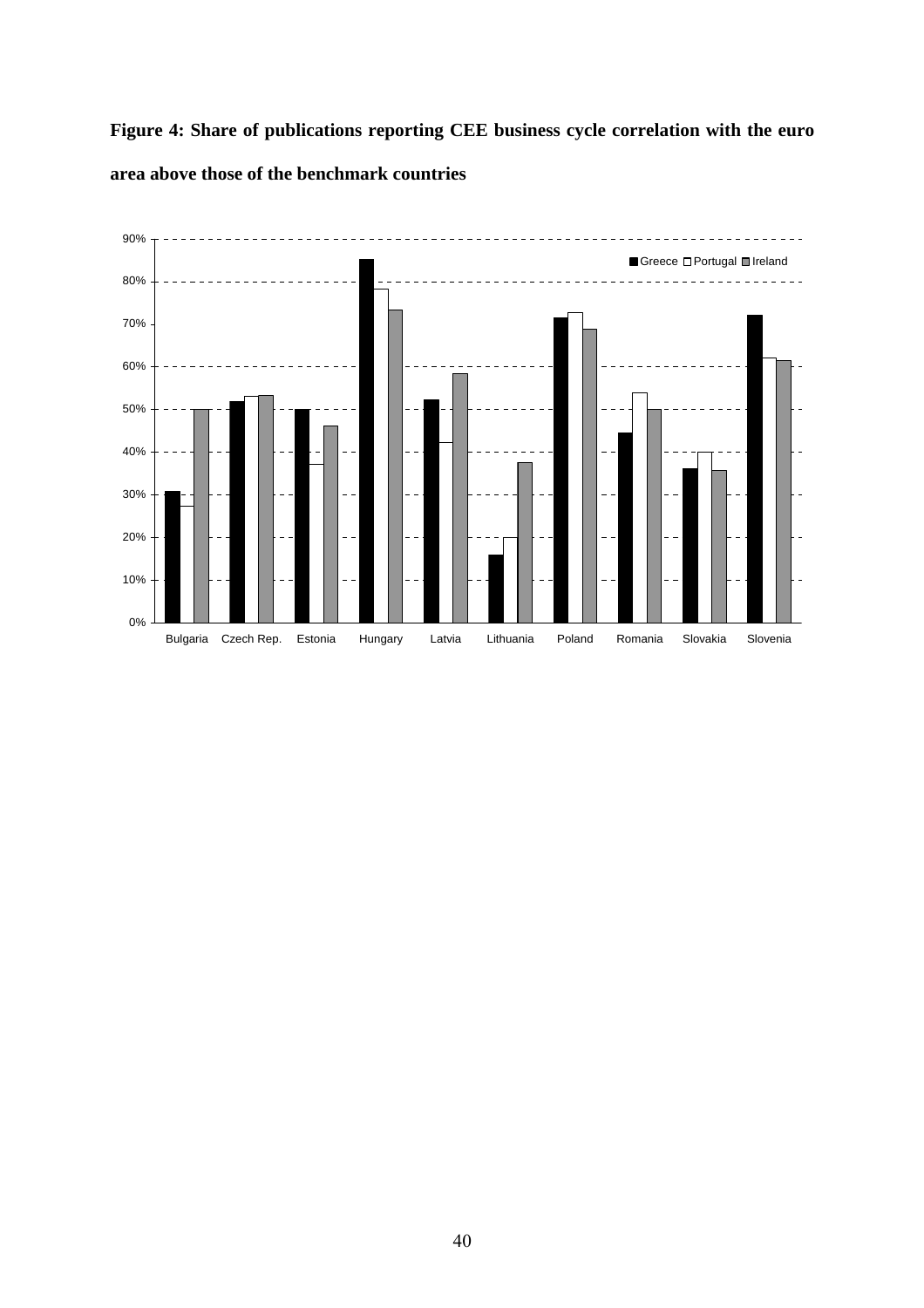#### **Acknowledgments**

We are grateful to the Editor and to two anonymous referees for their comments and suggestions. Jukka Pirttilä, Maria Antoinette Silgoner, Anna Czogała, Julius Horvath, Markus Knell, and Eduard Hochreiter also provided valuable comments. The views expressed in this paper are those of the authors and do not necessarily represent the position of the Bank of Finland. The usual disclaimer applies.

#### **Endnotes**

<sup>1</sup> Estonia, Latvia and Slovenia joined the ERM II in June 2004, Latvia, Malta and Cyprus in April 2005, and Slovakia in November 2005. Bulgaria has a currency board against the euro and is likely to join the ERM II after its accession to the EU in 2007 or 2008.

 $2$  Risk insurance mechanisms within a monetary union could reverse these results. Demyanyk and Volosovych (2004) conclude that countries facing the most asymmetric business cycles may gain most from risk-sharing, as Kalemli-Ozcan et al. (2001) and Mundell (1973) had discussed. MacKinnon (2002) provides a general discussion of the risk-sharing implications for the OCA theory.

<sup>3</sup> Borghijs and Kuijs (2004) estimate three-variable structural VARs for the Czech Republic, Hungary, Poland, Slovakia and Slovenia, although they are not concerned with the correlation of shocks vis-à-vis the euro area. Their estimated VARs use monthly data on industrial production, inflation, and real exchange rate against the euro. From their estimations, the authors derive supply, real demand, and money shocks. They conclude that nominal exchange rates have not been particularly useful as shock buffers in the five CEECs; in fact, exchange rates have amplified the effect of money shocks.

<sup>4</sup> Many papers are published in several working paper versions and possibly a different journal version. Table 1 reports both the most influential working paper version and the journal version. Unless the journal version is a significant update of the previous working paper, we use only the journal version in our meta analysis.

<sup>5</sup> Spearman's rank correlation *r* is defined as  $r = 1 - 6\sum [d^2/N(N^2 - 1)]$ , where *d* denotes the difference in the ranking of observations (in our case countries) and *N* is the number of ranks (in our case eight).

<sup>6</sup> For a correlation index sufficiently distant from the limit values, the Fisher's transformation is approximately equal to the original values. The index converges to  $\infty$  and  $-\infty$  as the correlation approaches 1 and -1, respectively. Although this property may make the transformation sensitive to large outliers, our later sensitivity analysis confirms the robustness of the results.